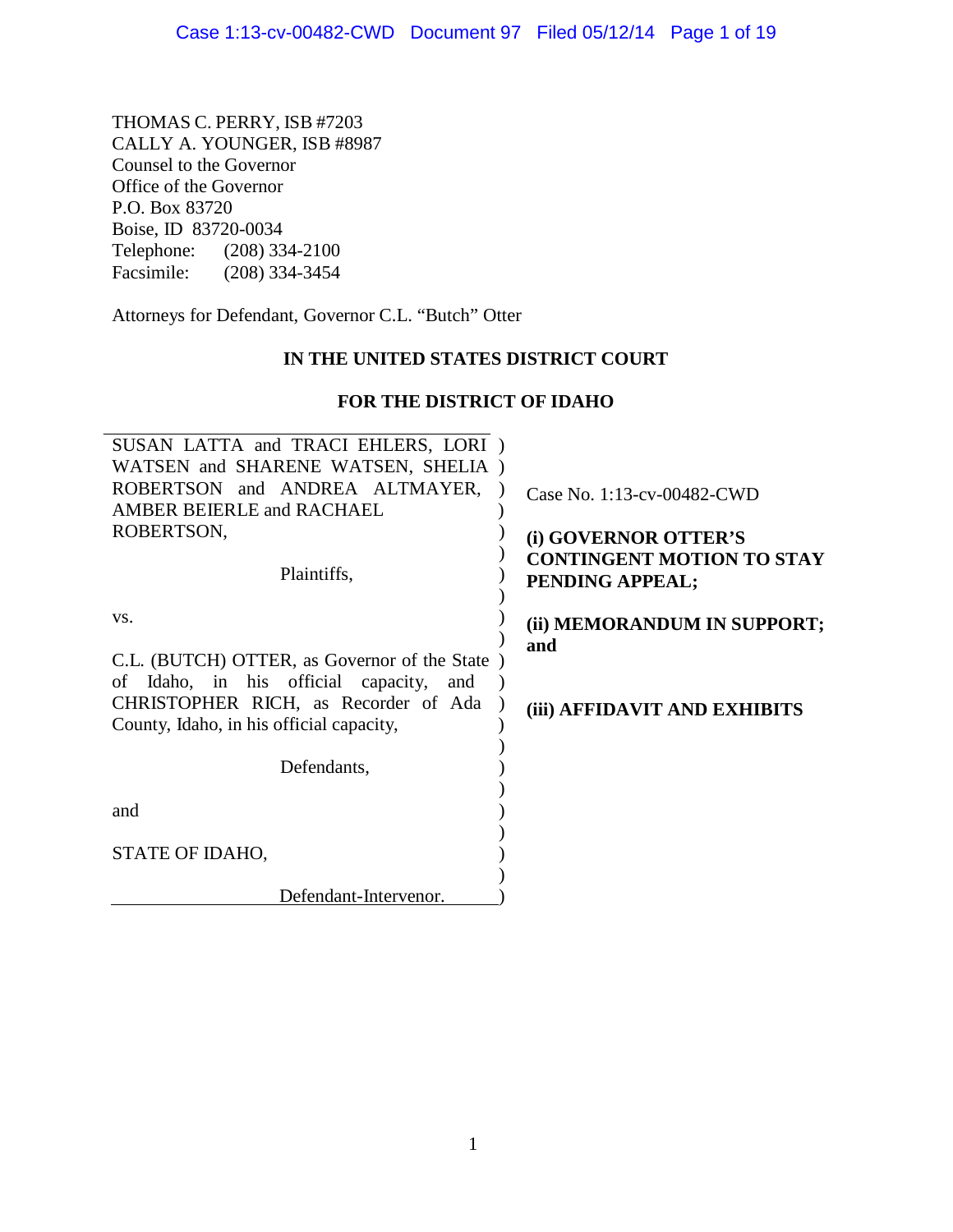### **MOTION**

Defendant Governor Otter respectfully moves, contingent upon this Court entering an order ruling in favor of any Plaintiff on any claim and/or granting any relief to any Plaintiff ("Adverse Order"), that the Adverse Order be stayed in full until completion of all appeals pertaining to this civil action.<sup>[1](#page-1-0)</sup>

This contingent motion is made on the grounds that:

1. In the event of an Adverse Order, Governor Otter will timely and duly appeal it to the Ninth Circuit Court of Appeals and, if the Ninth Circuit affirms any part of the Adverse Order, will timely and duly petition the United States Supreme Court for a writ of certiorari. Further, Governor Otter may, after the appeal from the Adverse Order is lodged with the Ninth Circuit, timely and duly petition the United States Supreme Court for a writ of certiorari before judgment.

2. On January 6, 2014, the United States Supreme Court made clear that it will decide the constitutionality of man-woman marriage and until that time no lower court decision holding against man-woman marriage should operate to allow same-sex couples to marry or have their marriages recognized contrary to the law of their particular States. The Supreme Court did this by the extraordinary measure of staying the Utah district court's decision against man-woman marriage after both that court and the Tenth Circuit had refused to do so.

3. Absent the stay requested by Governor Otter's contingent motion, there is likely to be a repetition in Idaho of the chaos, confusion, conflict, uncertainty, and spawn

<span id="page-1-0"></span> $\frac{1}{1}$  $<sup>1</sup>$  If, in the event of an Adverse Order, this Court declines to grant the contingent motion in full, Governor Otter</sup> moves for a limited stay of the Adverse Order to permit him to seek a stay pending appeal from the Ninth Circuit Court of Appeals and, if necessary, the United States Supreme Court.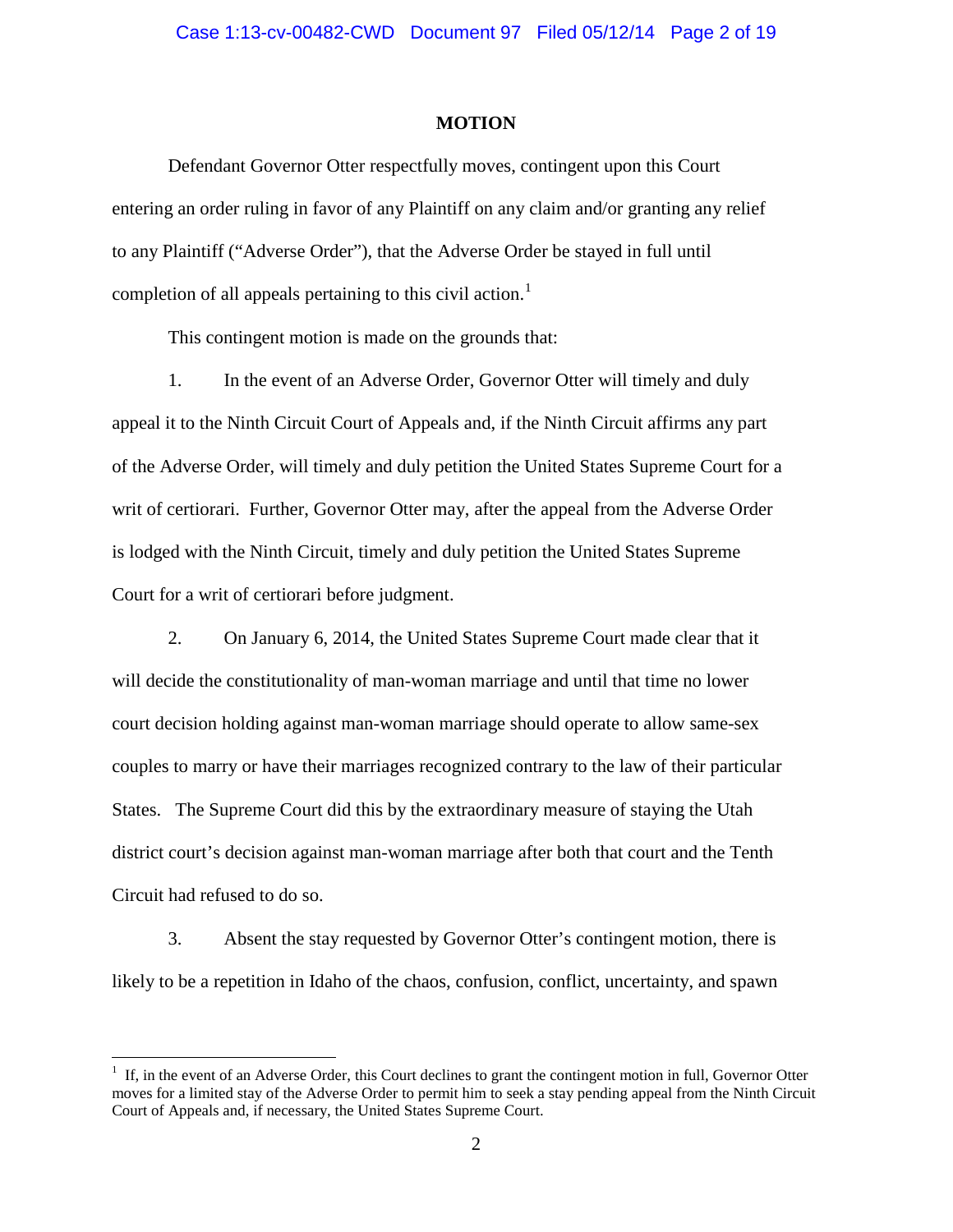# Case 1:13-cv-00482-CWD Document 97 Filed 05/12/14 Page 3 of 19

of further litigation and administrative actions seen in Utah and, to a lesser extent, in Michigan.

4. The law governing issuance of a stay fully supports Governor Otter's contingent motion.

The contingent motion is supported by the following Memorandum and attached affidavit and exhibits.

By making the contingent motion, Governor Otter does not concede any point on the merits and continues to strongly assert that the federal Constitution cannot be rightly read to mandate that marriage in Idaho law and society be redefined from the "union of a man and a woman" to the "union of any two persons regardless of gender."

\*\*\*\*\*\*\*\*\*\*\*\*\*\*\*\*\*\*\*\*\*\*\*\*\*\*\*

# **MEMORANDUM IN SUPPORT OF CONTINGENT MOTION INTRODUCTION**

On December 23, 2013, Utah's district court entered a permanent injunction adverse to that State's man-woman marriage laws and then refused to stay the injunction. The Tenth Circuit also refused to stay it. In the meantime, hundreds of same-sex couples received marriage licenses and used them to conduct marriage ceremonies. That came to a halt on January 6, 2014, when the United States Supreme Court stayed the Utah district court's injunction. Affidavit of Monte Neil Stewart ("Stewart Affidavit") at ¶ 4 and Exhibit 1. But the damage had already been done to the rule of law and the orderly resolution of the hugely important and consequential issue of the constitutionality of man-woman marriage. At the time and since, Utah, its administrative agencies, its samesex couples, and its citizens generally have been plunged into uncertainty, chaos, and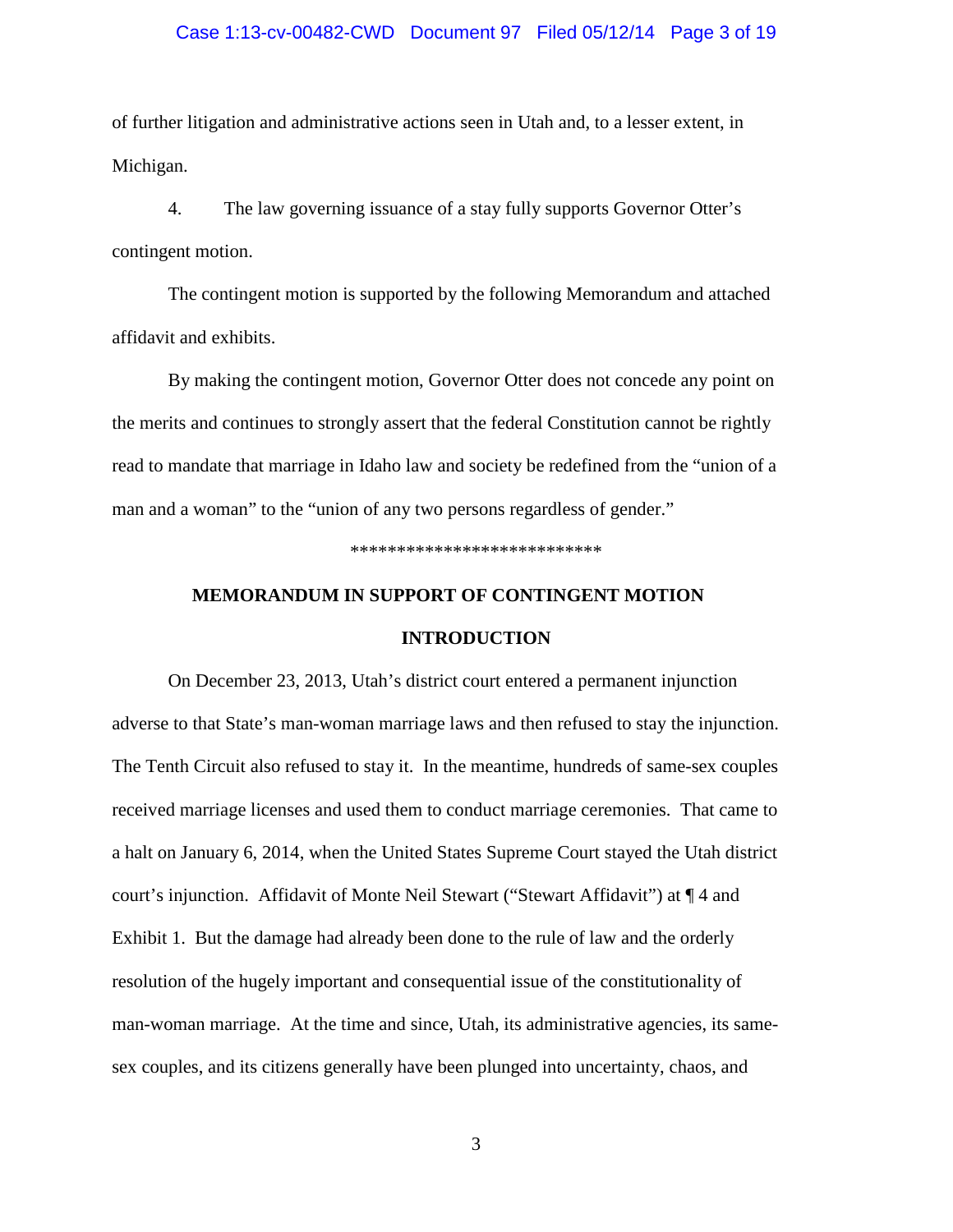# Case 1:13-cv-00482-CWD Document 97 Filed 05/12/14 Page 4 of 19

confusion over the marital status of the same-sex-couples who received marriage licenses in that State before the United States Supreme Court stepped in. The chaos has spawned further litigation, a series of directives and other communications between Utah's Governor and Attorney General and various State agencies, and, relative to federal-law consequences, pronouncements by the federal Attorney General. And the uncertainty and resulting conflict continue. Stewart Affidavit at ¶ 4.

Seeing both the unmitigated disaster in Utah and the clear and decisive action by the Supreme Court, all but one of the subsequent district court decisions ruling against man-woman marriage have provided for a stay. Stewart Affidavit at ¶ 5. The one exception was Judge Friedman in Michigan, who declined to take that orderly approach, with the consequence that some Michigan same-sex couples married on a Saturday morning before the Sixth Circuit could intervene with a stay order issued about noon that same day. Stewart Affidavit at ¶ 5 and Exhibit 2.

Regarding Ninth Circuit practice, only Judge Vaughn in the Northern District of California has ruled against man-woman marriage, and he entered a stay to allow the appellants time to seek a stay from the Ninth Circuit. The Ninth Circuit granted that stay, which remained in effect through the Ninth Circuit's decision affirming the district court judgment, through the process of petitioning the United States Supreme Court for a writ of certiorari, and through all subsequent Supreme Court proceedings in the case. The stay ended only when the Ninth Circuit issued its mandate after vacating, at the Supreme Court's direction, its prior decision of affirmance. Stewart Affidavit at ¶ 6.

This civil action squarely presents the ultimate marriage issue, the one the Supreme Court expressly left open last Term in *United States v. Windsor*, 133 S. Ct. 2675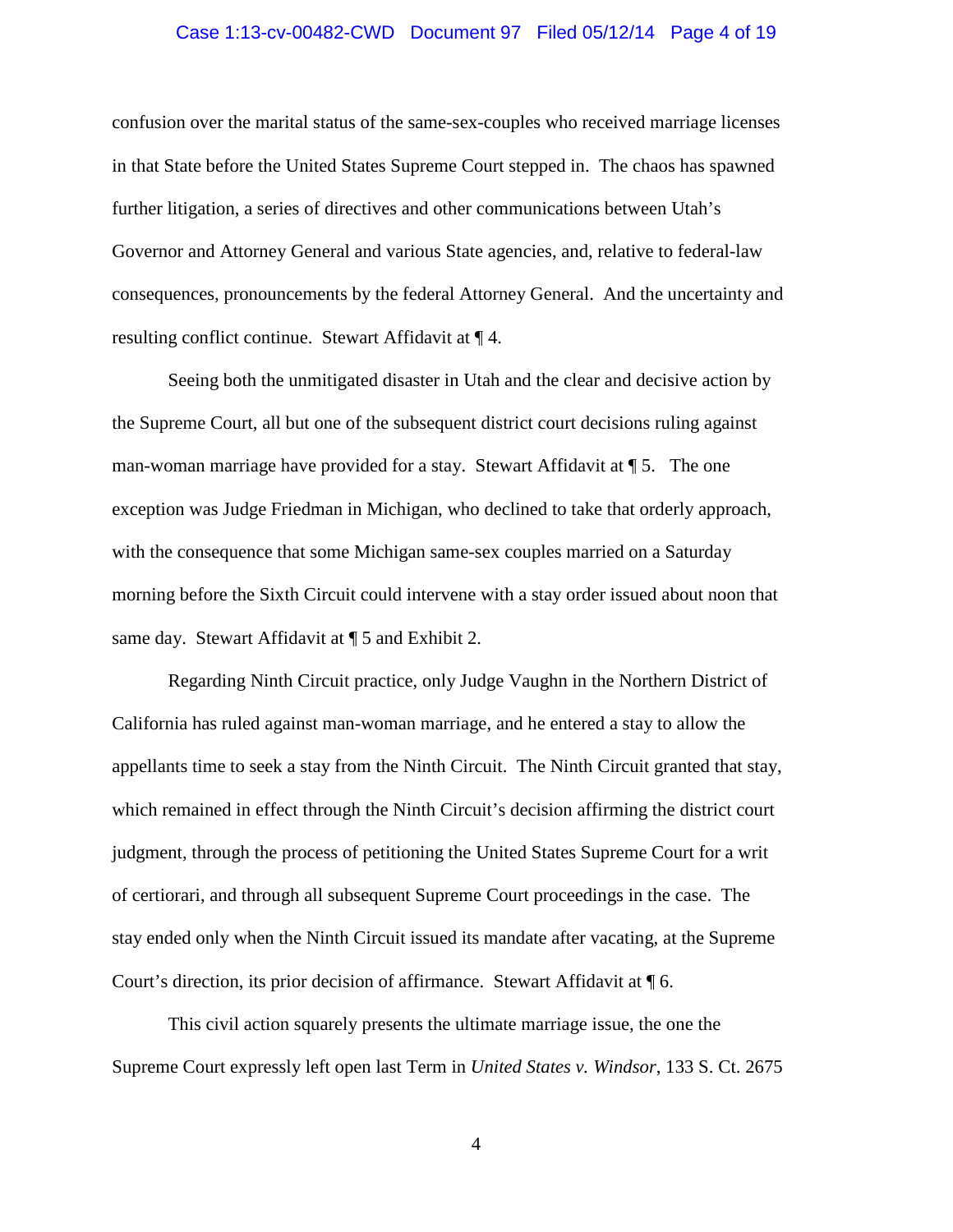### Case 1:13-cv-00482-CWD Document 97 Filed 05/12/14 Page 5 of 19

(2013), namely, whether the States, in the exercise of their 'historic and essential authority to define the marital relation,'… may continue to utilize the traditional definition of marriage." *Id.* at 2696 (Roberts, C.J., dissenting); *see also id.* ("This opinion and its holding are confined to … lawful marriages" between people of the same sex) (majority opinion); and *Hollingsworth v. Perry*, 133 S. Ct. 2652 (2013) (declining to reach issue on jurisdictional grounds).

In all due respect to this Court, and to the other district courts that have or will rule on the ultimate marriage issue, it is only the United States Supreme Court that can give the answer to that issue in a way that commands the respect, allegiance, and compliance of the entire nation—and until the Supreme Court gives that answer, *any* lower court ruling will be subject to reversal. The Supreme Court's January 6, 2014, action in the Utah case clearly evinces the justices' understanding of this reality, their intention to grant certiorari so as to answer that ultimate issue, $2$  and their intention that same-sex marriages not occur in contravention of state law during the months leading up to the Supreme Court's authoritative ruling.

#### **ARGUMENT**

Four factors guide this Court's consideration of Governor Otter's precautionary and contingent motion for stay pending the exhaustion of all appeals: (1) Governor Otter's likelihood of success on the merits; (2) the likelihood of irreparable harm absent a stay; (3) the balance of equities tip in his favor; and (4) the public interest. *See Humane Soc'y of the U.S. v. Gutierrez*, 558 F.3d 896 (9th Cir. 2009) (citing *Winter v. Natural Res. Def. Council*, 555 U.S. 7 (2008)). These factors all point to the same conclusion: This

<span id="page-4-0"></span> $\frac{1}{2}$ <sup>2</sup> The Supreme Court had already granted certiorari to resolve the ultimate marriage issue but was precluded from doing so by a justiciability problem. *Hollingsworth* v. *Perry*, 570 U.S. \_\_\_, 133 S.Ct. 2652 (2013).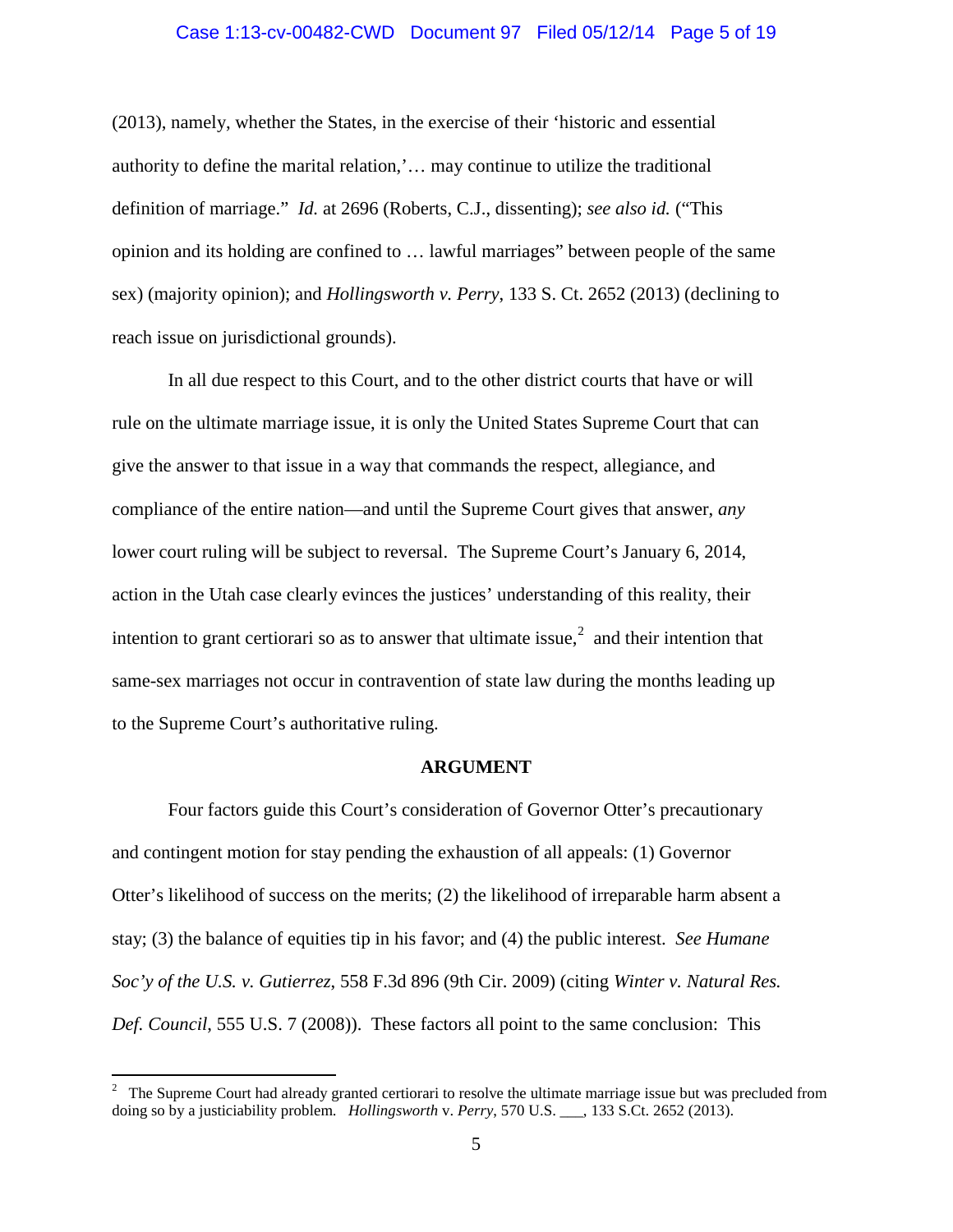# Case 1:13-cv-00482-CWD Document 97 Filed 05/12/14 Page 6 of 19

Court should "suspend [ ] judicial alteration of the status quo" on the important issues at stake in this litigation by staying any Adverse Order pending appeal. *Nken v. Holder*, 129 S. Ct. 1749, 1758 (2009) (quotation marks omitted).

# **I. Governor Otter is Likely to Succeed on the Merits.**

Multiple reasons suggest a very strong likelihood that Governor Otter will succeed on the merits.

1. The various opinions in *Windsor* itself clearly indicate such a prospect. As noted above, the majority's decision to invalidate Section 3 of DOMA—which implemented a federal policy of refusing to recognize state laws defining marriage to include same-sex unions—was based in significant part on federalism concerns. For example, the majority emphasized that, "[b]y history and tradition the definition and regulation of marriage…has been treated as being within the authority and realm of the separate States." 133 S. Ct. at 2689-90. The *Windsor*  majority further observed that "[t]he significance of state responsibilities for the definition and regulation of marriage dates to the Nation's beginning; for 'when the Constitution was adopted the common understanding was that the domestic relations of husband and wife and parent and child were matters reserved to the States.'" *Id.* at 2691 (quoting *Ohio ex rel. Popovici* v. *Agler*, 280 U.S. 379, 383-84 (1930)). And the majority concluded that DOMA's refusal to respect the State's authority to define marriage as it sees fit represented a significant—and in the majority's view, unwarranted—"federal intrusion on state power." *Id.* at 2692.

Here, as previously noted, judgment in favor of Plaintiffs would not just fail to accommodate Idaho's definition for purposes of federal law, it would altogether *abrogate* the decisions of the State and its citizens, acting through every available democratic channel, to define marriage in the traditional and usual way. *See also Schuette v. Coalition to Defend*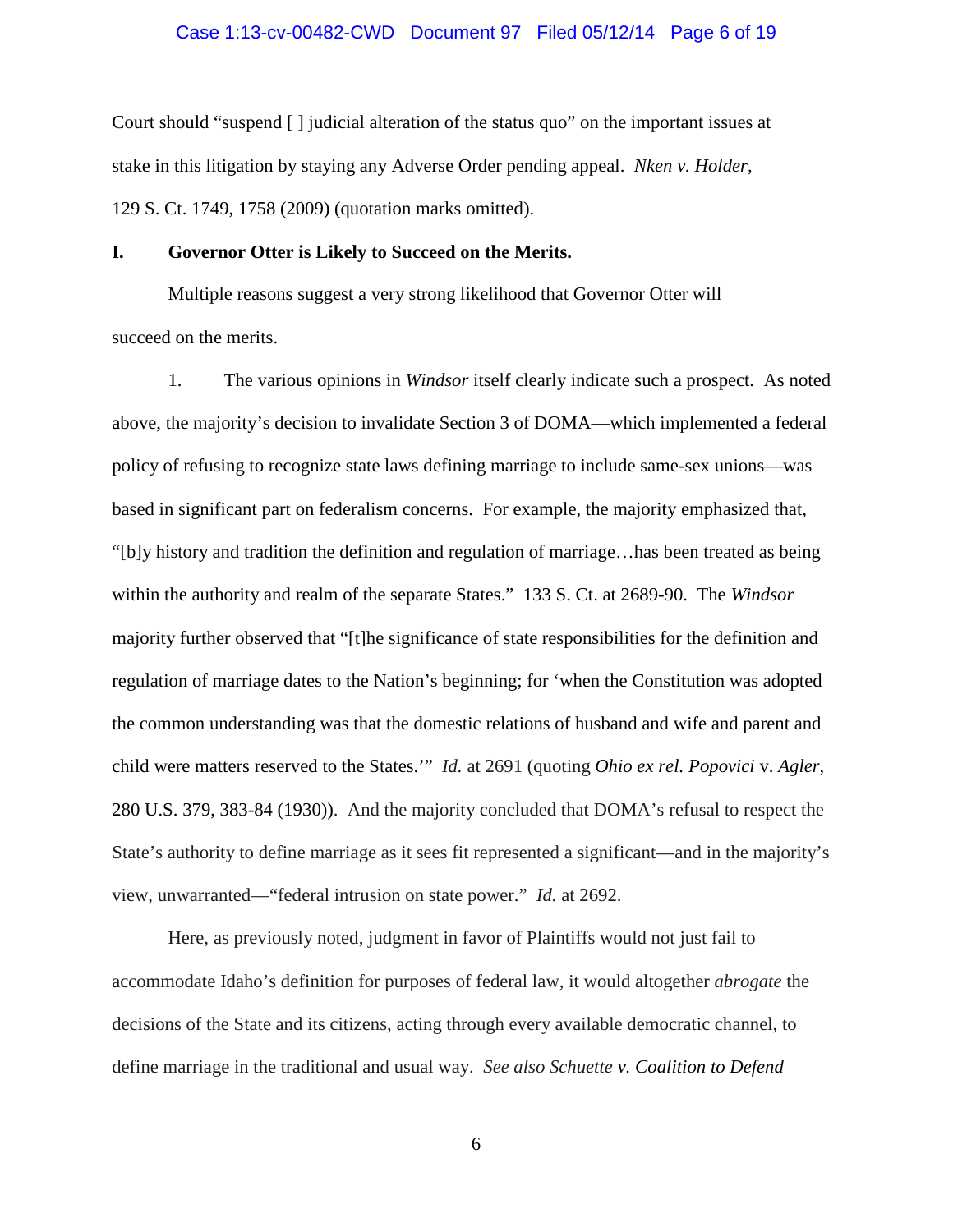# Case 1:13-cv-00482-CWD Document 97 Filed 05/12/14 Page 7 of 19

*Affirmative Action,* No. 12-682, slip op. at 16-17 (U.S. April 22, 2014) (stating "[t]hat [the democratic] process is impeded, not advanced, by court decrees based on the proposition that the public cannot have the requisite repose to discuss certain issues. It is demeaning to the democratic process to presume the voters are not capable of deciding an issue of this sensitivity on decent and rational grounds."). Accordingly, such a decision was therefore a far greater "federal intrusion on state power" than the intrusion invalidated in *Windsor*.

2. Plaintiffs have *never* explained their manifest departures from the Supreme Court's decision in *Washington v. Glucksberg*, 521 U.S. 702 (1997), which sets forth the "established method of substantive due process analysis," *id.* at 720, and provides yet another reason to believe there is a good prospect that Governor Otter should prevail on the merits at this Court, and if necessary, on appeal.

To begin with, Plaintiffs seek to avoid *Glucksberg's* first requirement, which is "a 'careful description' of the asserted fundamental liberty interest." *Id.* at 721. Plaintiffs' asserted interest in marrying someone of the same sex is readily distinguishable from the Supreme Court's decisions affirming a fundamental right to marry, which were premised on marriage being a union of one man and one woman. *See Loving v. Virginia*, 388 U.S. 1, 2 (1967) (describing the complainants as "Mildred Jeter, a Negro woman, and Richard Loving, a white man"); *Zablocki v. Redhail*, 434 U.S. 374, 379 (1978) ("appellee [Redhail] and the woman he desired to marry were expecting a child in March 1975 and wished to be lawfully married before that time"); *Turner v. Safley*, 482 U.S. 78, 82 (1987) ("generally only a pregnancy or the birth of an illegitimate child would be considered a compelling reason" to permit the marriage of inmates affected by the challenged prison regulation).

The contrast with *Loving* v. *Virginia*, 388 U.S. at 10-12, which involved an invidious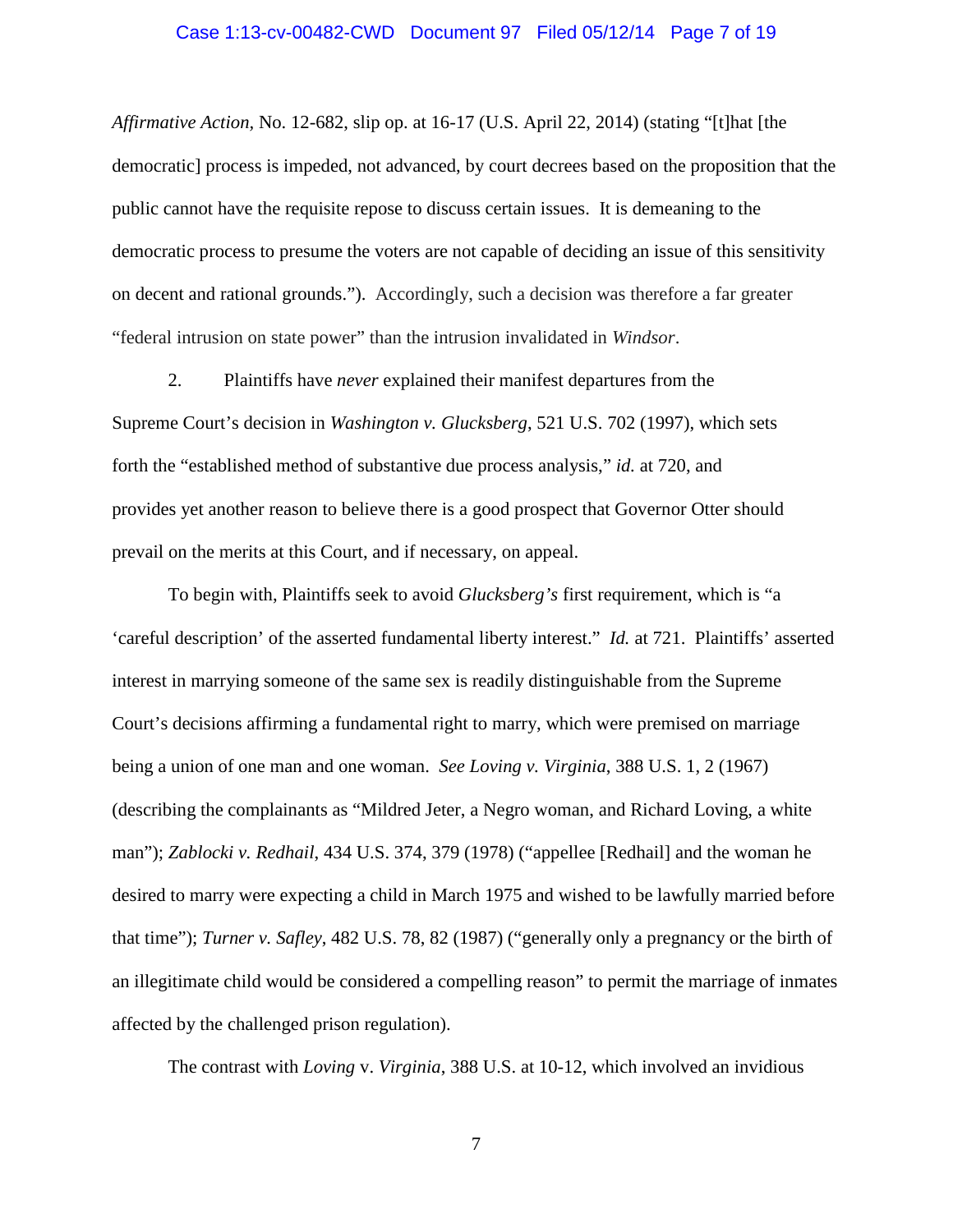# Case 1:13-cv-00482-CWD Document 97 Filed 05/12/14 Page 8 of 19

system bent on advancing "White Supremacy," could not be more stark. Here Plaintiffs beg the question in presuming that gays and lesbians are entitled to the same judicial protection accorded racial minorities, especially where the traditional definition of marriage exists to promote Idaho's child-centric marriage culture rather than to oppress homosexuals. To date, the Supreme Court *has not* recognized that sexual orientation (unlike race) is a suspect class entitled to strict or even heightened scrutiny despite being urged to do so in *Windsor*.

Plaintiffs likewise flout *Glucksberg*'s second requirement for recognizing a due process right, namely, that it be among the "fundamental rights and liberties which are objectively, deeply rooted in this Nation's history and tradition." *Glucksberg*, 521 U.S. at 720-21. Rather than adhere to that requirement, Plaintiffs wrongly believe that tradition and history are *insufficient* reasons to deny their effort to seek government recognition of their close personal relationship. Citing and quoting *Lawrence v. Texas*, 539 U.S. 558 (2003), moreover, the Plaintiffs conclude that *Glucksberg*'s "history and tradition" requirement simply does not apply to a new set of facts that were previously unknown—meaning, in the Plaintiffs' view, the knowledge of what it means to be gay or lesbian. But that is a misreading of both *Glucksberg* and *Lawrence.*

Indeed, in *Lawrence* the Court emphasized, "[W]e think that our laws and traditions in the past half-century are of the most relevance here." *Lawrence*, 539 U.S. at 571-72. And there the recent history demonstrated a decided trend *away* from criminalization of homosexual relations. *Id.* at 572. Here, by contrast, the relevant history and tradition are that *no* State permitted same-sex marriage until 2003. *See Goodridge* v. *Dep't of Pub. Health*, 798 N.E.2d 941 (2003). And even abroad, no foreign nation allowed same-sex marriage until after the Netherlands did so in 2000. *Windsor*, 133 S.Ct. at 2715 (Alito, J., dissenting).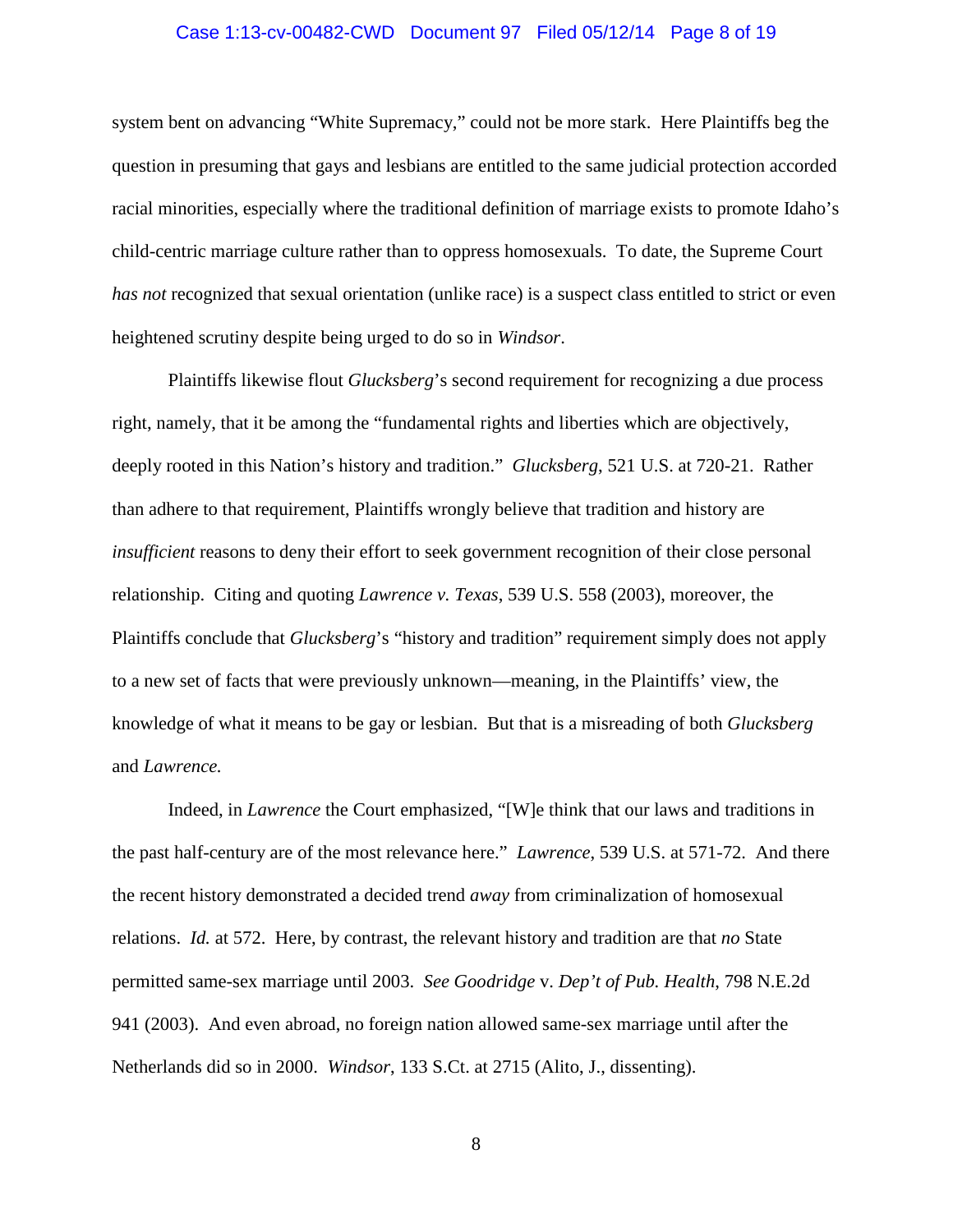# Case 1:13-cv-00482-CWD Document 97 Filed 05/12/14 Page 9 of 19

The fact that, in the last 10 years of this Nation's 238-year history, a minority of States have permitted same-sex marriage does not transform same-sex marriage into a "deeply rooted" historical and traditional right. No interest can be called "deeply rooted" when it is inconsistent with the laws of over 30 States and with the ubiquitous legal traditions of this and virtually every other country until a decade ago. Indeed, *Windsor* destroys this argument noting that "[f]or marriage between a man and woman no doubt had been thought of by most people as essential to the very definition of that term and to its role and function throughout the history of civilization." 133 S.Ct. at 2689. For that reason too, Plaintiffs invite this Court to act beyond its constitutional authority in placing the issue presented here "outside the arena of public debate and legislative action." *Glucksberg*, 521 U.S. at 720.

3. Another indication of a good prospect of reversal by the Supreme Court is its decision in *Baker v. Nelson*, 409 U.S. 810 (1972). There, the Supreme Court unanimously dismissed, for want of a substantial federal question, an appeal from the Minnesota Supreme Court squarely presenting the question of whether a State's refusal to recognize same-sex relationships as marriages violates the Due Process or Equal Protection Clauses of the Fourteenth Amendment. *Id.*; *see also Baker* v. *Nelson*, No. 71-1027, Jurisdictional Statement at 3 (Oct. Term 1972); *Baker* v. *Nelson*, 191 N.W.2d 185 (Minn. 1971). The Court's dismissal of the appeal in *Baker* was a decision on the merits that constitutes "controlling precedent unless and until re-examined by *this Court*." *Tully* v. *Griffin, Inc*., 429 U.S. 68, 74 (1976) (emphasis added).

As this Court is aware, several recent district court decisions have refused to follow *Baker*, believing it had been substantially undercut by the majority in *Windsor.* Setting aside the fact that *Baker* was not even discussed by the *Windsor* majority, the analysis of these courts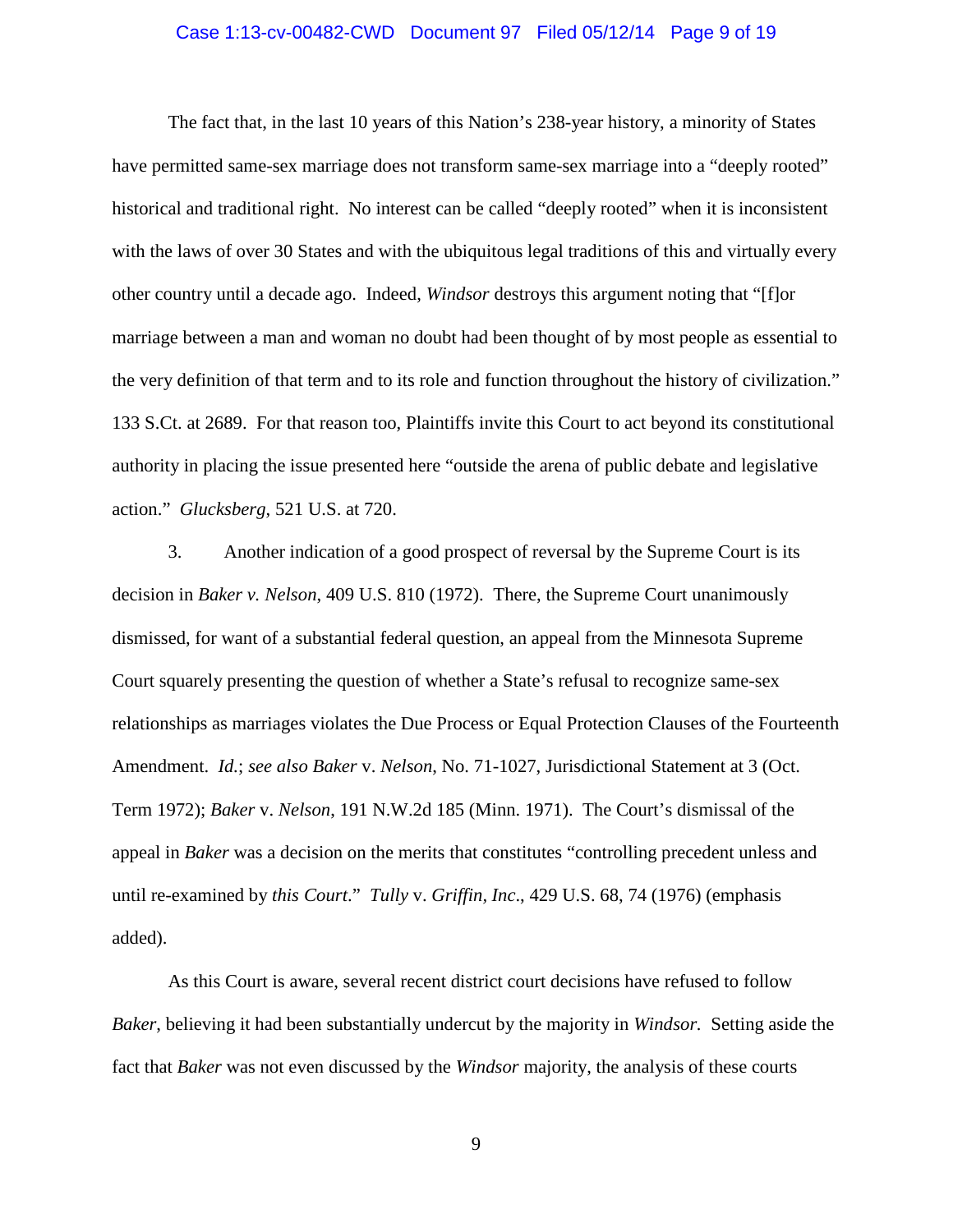# Case 1:13-cv-00482-CWD Document 97 Filed 05/12/14 Page 10 of 19

overlook that the precise issue presented in *Windsor*—whether the *federal* government can refuse to recognize same-sex marriages performed in States where such marriages are lawful—was very different from the question presented in *Baker*, *i.e.*, whether a *State* may constitutionally refuse to *authorize* same-sex marriages under State law. Because the issues presented were different, the Supreme Court simply had no occasion to address whether *Baker* was controlling or even persuasive authority in *Windsor*; it obviously was not.

In this case and in further appeal, however, *Baker* will remain highly relevant because it decided the very issue presented here. To be sure, a dismissal of the sort at issue in *Baker* "is not *here* [the Supreme Court] 'of the same precedential value as would be an opinion of this Court treating the question on the merits.'" *Tully*, 429 U.S. at 74 (quoting *Edelman* v. *Jordan*, 415 U.S. 651, 671 (1974)). But that implies, and practice confirms, that in this Court *Baker* remains binding precedent, and at a minimum, of much more "precedential value" than any of these recent district court decisions. Accordingly, even if the *logic* of *Windsor* (or other decisions of this Court) suggested an opposite outcome—which it does not—there is at least a reasonable prospect that a majority of the Supreme Court will elect to follow *Baker* based on its precedential value. And that outcome is even more likely given the *Windsor* majority's emphasis on respect for State authority over marriage.

4. Another reason to believe there is a strong likelihood that future appellate courts will ultimately support Idaho's Marriage Laws is rooted in the robust legislative facts provided by Governor Otter demonstrating that Idaho has sufficiently good reasons for retaining the man-woman marriage institution and for avoiding the risks that would accompany a redefinition. *See, e.g.*, Governor Otter's Opening Brief, Dkt No. 57-2, at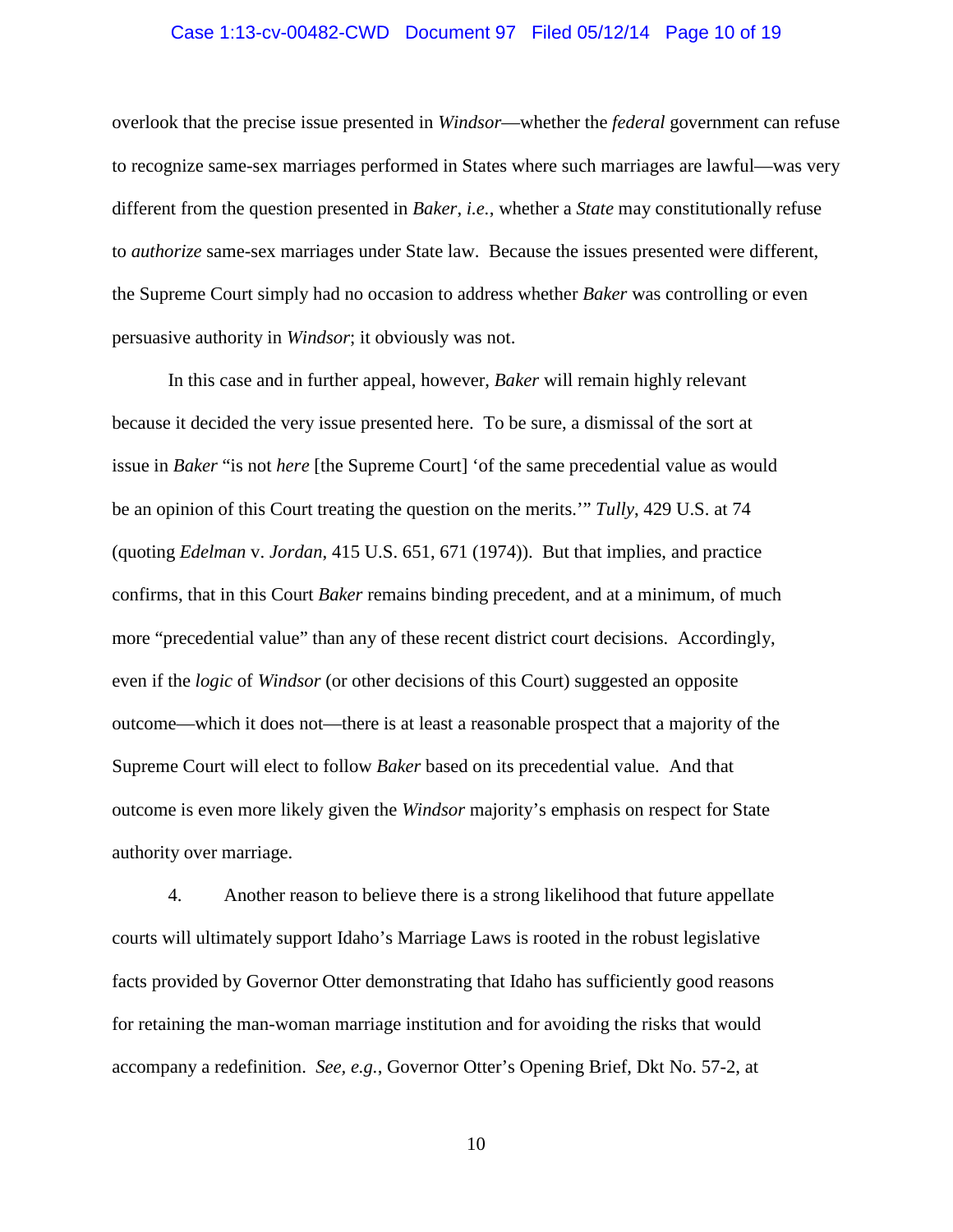#### Case 1:13-cv-00482-CWD Document 97 Filed 05/12/14 Page 11 of 19

31-48. Those robust legislative facts confirm what Idaho, its citizens, and indeed virtually all of society have until recently believed about the importance of providing unique encouragement and protection for man-woman unions: (a) that children do best across a range of outcomes when they are raised by their father and mother (biological or adoptive), living together in a committed relationship, and (b) that limiting the definition of marriage to man-woman unions, though it cannot guarantee that outcome, substantially increases the *likelihood* that children will be raised in such an arrangement. *See id.*; *Id.* at 44 (citing to Dr. Price's Affidavit).

Indeed, these core legislative facts on which legislatures and voters throughout the Nation have relied in repeatedly limiting marriage to man-woman unions. And when contravened by other evidence, they are not subject to second-guessing by the judiciary without a showing that no rational person could believe them. *See, e.g.*, *Vance v. Bradley*, 440 U.S. 93, 112 (1979) ("It makes no difference that the [legislative] facts may be disputed or their effect opposed by argument and opinion of serious strength. It is not within the competency of the courts to arbitrate in such contrariety.") (internal quotation marks omitted).

Accordingly, a State may rightly conclude as a matter of "legislative fact" that gender complementarity is important and, on that basis, to *try* to promote it wherever it can through encouragement and through the role of the "law as a teacher" at the center of the institutional realities of marriage. Indeed, it is difficult to imagine a governmental interest more compelling. *See, e.g.*, *Lofton* v. *[Secretary of the Dep't of Children & Family Servs.](http://web2.westlaw.com/find/default.wl?cite=358+f3d+819&rs=WLW13.10&vr=2.0&rp=%2ffind%2fdefault.wl&utid=1&fn=_top&mt=Utah&sv=Split)*, 358 F.3d 804, 819 (11th [Cir. 2004\)](http://web2.westlaw.com/find/default.wl?cite=358+f3d+819&rs=WLW13.10&vr=2.0&rp=%2ffind%2fdefault.wl&utid=1&fn=_top&mt=Utah&sv=Split) ("It is hard to conceive an interest more legitimate and more paramount for the state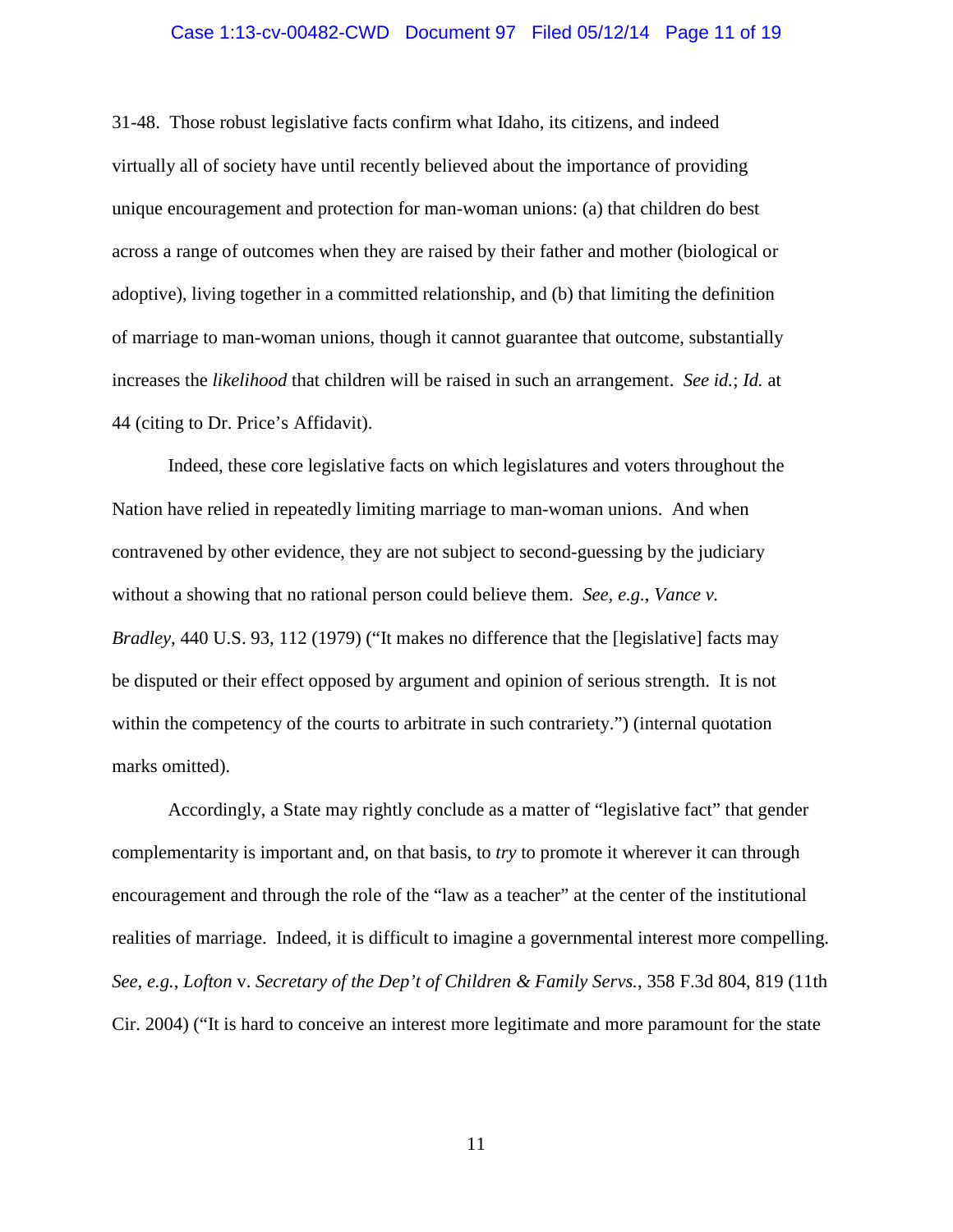# Case 1:13-cv-00482-CWD Document 97 Filed 05/12/14 Page 12 of 19

than promoting an optimal social structure for educating, socializing, and preparing its future citizens to become productive participants in civil society.").

How does maintaining the traditional definition of marriage advance the Idaho's powerful interest in promoting gender-diverse parenting? It obviously does not guarantee that every child will be raised in such a household. But by holding up and encouraging man-woman unions as the *preferred* arrangement in which to raise children, Idaho can increase the likelihood that any given child will in fact be raised in such an arrangement. The recent district court decisions holding that a state lacks any "rational" reason for preferring the traditional definition of marriage, ignores this fundamental reality—even placing those decisions in conflict with decisions of several state supreme courts (or equivalents), which have held that encouraging gender complementarity in parenting provides a legitimate, rational basis for limiting marriage to man-woman unions. *E.g.*, *Hernandez* v. *Robles*, 855 N.E.2d 1, 7 (N.Y. 2006) (plurality) ("Intuition and experience suggest that a child benefits from having before his or her eyes, every day, living models of what both a man and a woman are like.") The fact that these courts have found a legitimate basis for limiting marriage to man-woman unions enhances the likelihood that this Court should—and future appellate courts—will do so as well.

By contrast, if Idaho is forced to allow genderless marriage necessarily loses much of its ability to encourage gender complementarity as the preferred parenting arrangement. And it thereby substantially increases the likelihood that any given child will be raised *without* the everyday influence of his or her biological mother and father—indeed, without the everyday influence of a father or a mother at all.

Even analyzing Idaho's Marriage Laws through the lens of the Ninth Circuit's decision in *SmithKline Beecham Corp. v. Abbott Laboratories*, 740 F.3d 471 (9th Cir. 2014) is not fatal to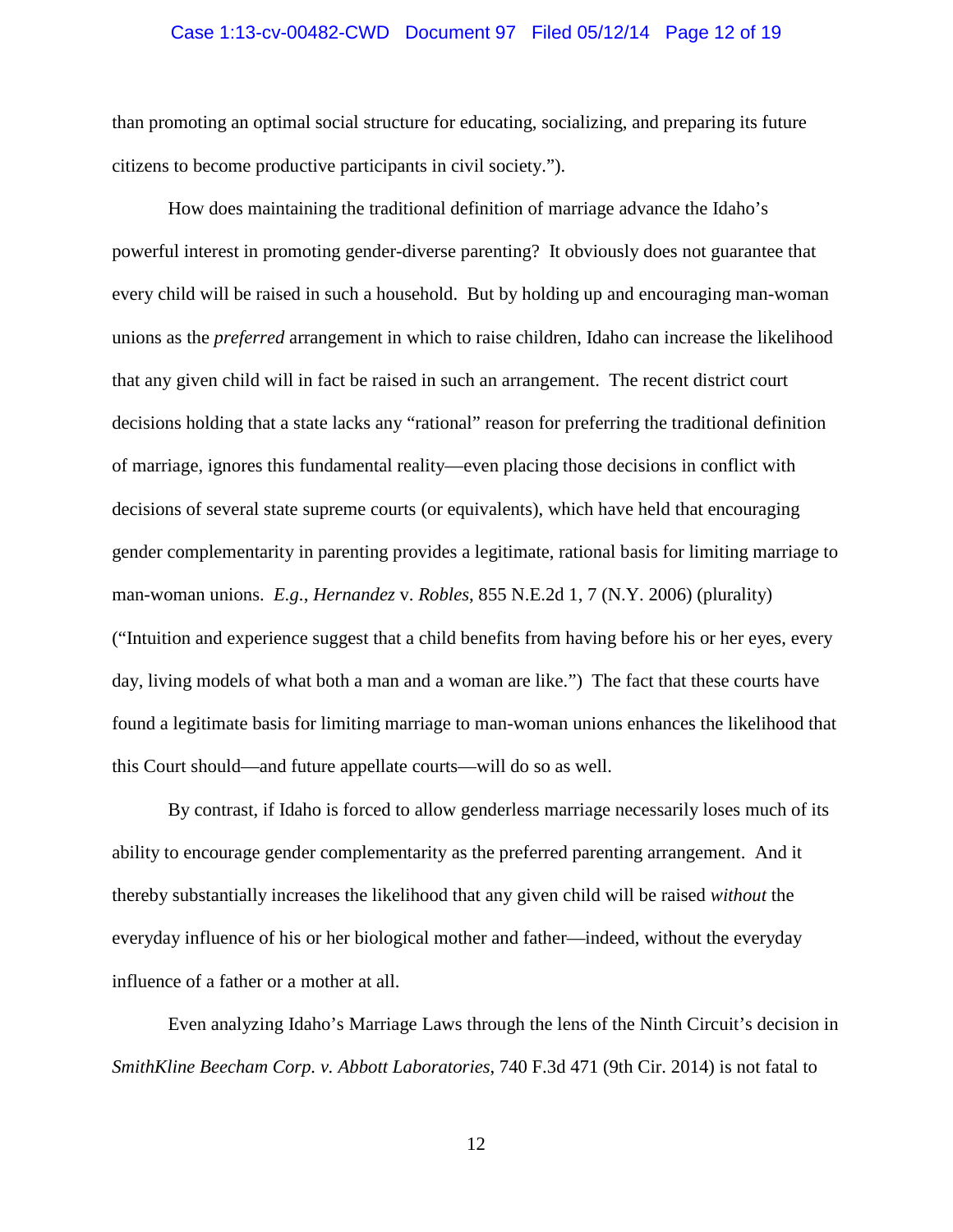# Case 1:13-cv-00482-CWD Document 97 Filed 05/12/14 Page 13 of 19

the State's definition of marriage. In fact, a careful reading of *Windsor* resolves the issue because the panel in *SmithKline* claimed to be doing nothing more than applying "*Windsor's*  heightened scrutiny" to the unique facts of the case. *Id.* at 483. *Windsor* emphatically did not announce that laws imposing legal disadvantage on same-sex couples must be carefully scrutinized. Rather, *Windsor* focused instead on whether DOMA came within the rule that "discrimination of an *unusual character* especially suggest careful consideration to determine whether they are obnoxious to the constitutional provision." 133 S. Ct. at 2692 (emphasis added) (internal quotations omitted). Only after identifying DOMA's "unusual character" did the Court proceed—two sentences later—"to address whether the resulting injury and indignity is a deprivation of an essential part of the liberty protected by the Fifth Amendment." 133 S. Ct. at 2692. Here, Plaintiffs are attempting to invert the Supreme Court's analytical process in *Windsor* because nothing in that case—and thus nothing in *SmithKline*, which merely applied *Windsor's* holding without purporting to break new legal ground—remotely suggest that heightened scrutiny applies to distinctions based on sexual orientation absent "unusual" circumstances. For all the reasons explained in the Governor's briefing, Idaho's Marriage Laws are anything but unusual.

In any event, Idaho's Marriage Laws satisfy *"Windsor* scrutiny." *See, e.g.*, Governor's Reply Brief, Dkt No. 90 at 13; Governor's Response Brief, Dkt No. 81, at 32-34.

To be sure, *Windsor* holds that a State is constitutionally *permitted* to decide that this risk is offset, for example, by the risk that children being raised in families headed by same-sex couples will feel demeaned by their families' inability to use the term "marriage." *See* 133 S. Ct. at 2694. But the *Windsor* majority does not suggest—and we think the Supreme Court unlikely to hold after carefully considering the manifest benefits of gender complementarity—that a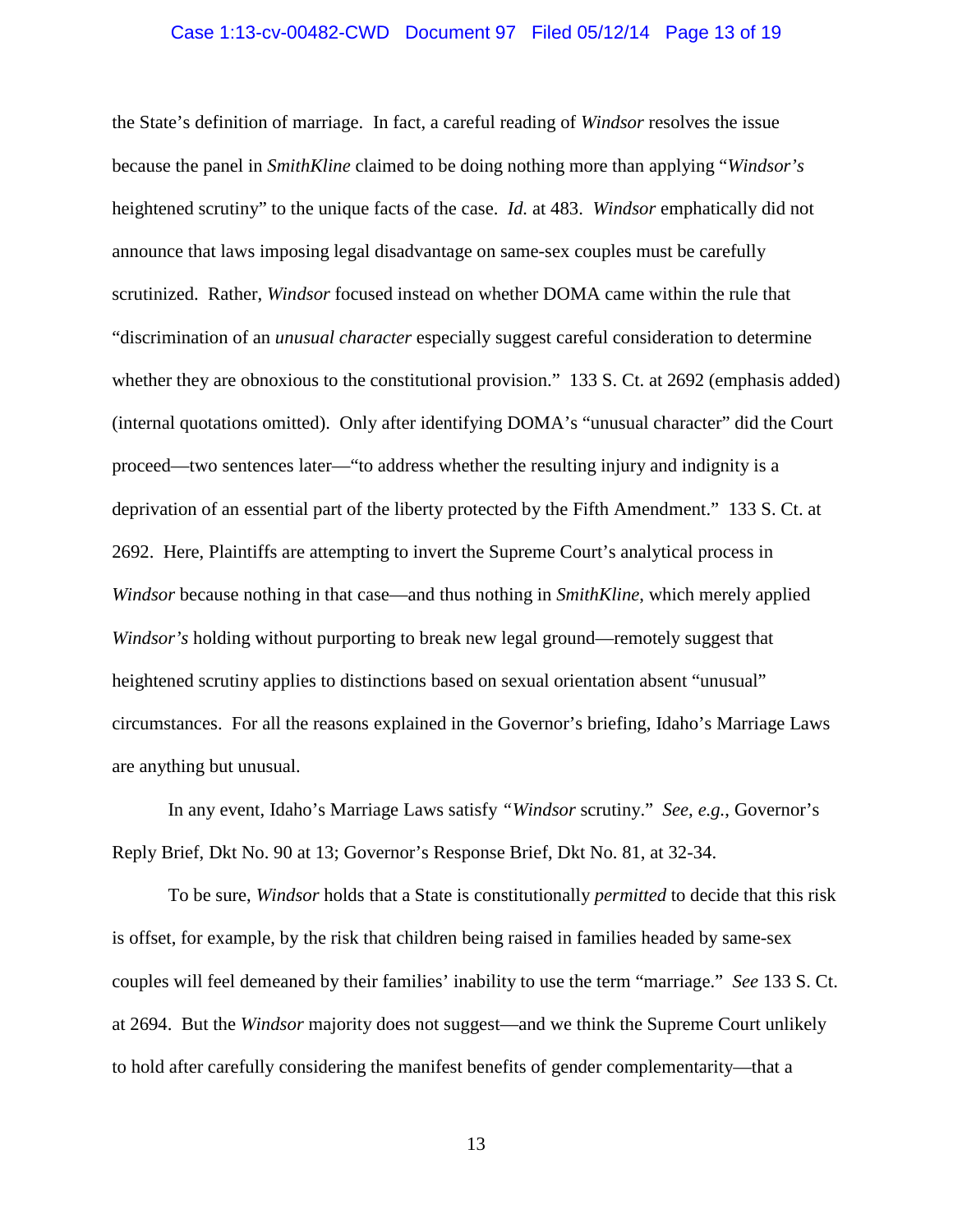# Case 1:13-cv-00482-CWD Document 97 Filed 05/12/14 Page 14 of 19

sovereign State is constitutionally *compelled* to make that choice. To hold that the Constitution allows a federal court to second-guess such a fundamental and emotional policy choice, lying as it does at the very heart of the State's authority over matters of domestic relations, would be a remarkable "federal intrusion on state power," *id.* at 2692—one that would make a mockery of the *Windsor* majority's rationale for invalidating Section 3 of DOMA.

Accordingly, there is a good probability that the Supreme Court will avoid that result and, accordingly, reject Plaintiffs' request for relief and (if it is not appropriately rejected by this Court and the Ninth Circuit).

5. Lastly, as mentioned above, the Supreme Court granted the application filed by the State of Utah to stay enforcement of a district court's injunction determining that Utah's marriage laws were unconstitutional. *Herbert v. Kitchen*, 134 S. Ct. 893 (mem.). The grant of a stay by the Supreme Court after denial by the lower courts indicates that eventual certiorari review is highly likely. *E.g.*, *Packwood v. Select Comm. On Ethics*, 510 U.S. 1319 (1994) (Rehnquist, C.J., in chambers) ("The criteria for deciding whether to grant a stay are well established. An applicant must demonstrate: (1) a reasonable probability that four Justices would vote to grant certiorari; (2) a significant possibility that the Court would reverse the judgment below; and (3) a likelihood of irreparable harm, assuming the correctness of the applicant's position, if the judgment is not stayed. … Because this matter is pending before the Court of Appeals, and because the Court of Appeals denied his motion for a stay, applicant has an especially heavy burden.") (citation omitted).

Moreover, the Supreme Court's extraordinary determination to issue a stay indicates that the Court recognizes the need for *it* to resolve the issues in this and related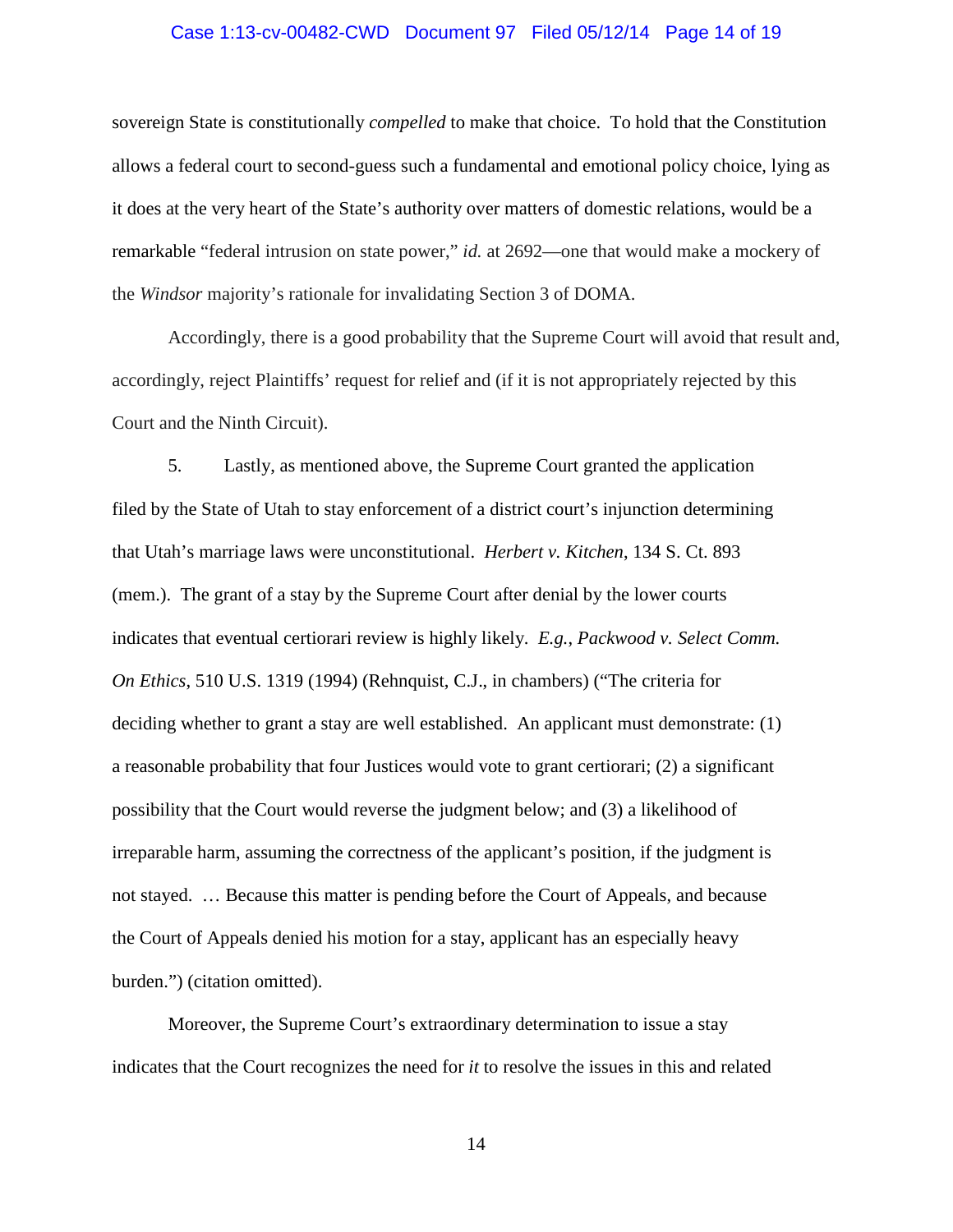# Case 1:13-cv-00482-CWD Document 97 Filed 05/12/14 Page 15 of 19

litigation and to maintain the status quo until the Court *actually* addresses this particular issue. Should this Court grant Plaintiffs' extraordinary request, it should follow the Supreme Court's example and stay any Adverse Order until the exhaustion of all appeals.

# **II. Irreparable Harm Will Result Absent a Stay.**

Should this Court grant Plaintiffs' injunctive relief, it will impose certain—not just likely—irreparable harm on Idaho and its citizens. "[I]t is clear that a state suffers irreparable injury whenever the enactment of its people … is enjoined." *Coalition for Econ. Equity v. Wilson*, 122 F.3d 718, 719 (9th Cir. 1997); *see also New Motor Vehicle Bd. v. Orrin W. Fox Co.*, 434 U.S. 1345, 1351 (1977) (Rehnquist, J., in chambers) ("[A]ny time a State is enjoined by a Court from effectuating statutes enacted by representatives of its people, it suffers a form of irreparable injury."); *accord Maryland v. King*, 567 U.S. \_\_, 133 S. Ct. 1, 3 (2012) (Roberts, C.J., in chambers); and *Planned Parenthood of Greater Texas Surgical Health Servs. v. Abbott*, 571 U.S. \_\_, 134 S. Ct. 506, 506 (2013) (Scalia, J., concurring in the denial of application to vacate stay). That same principle supports a finding of irreparable injury in this case. For an injunction from this Court would not just enjoin Idaho from enforcing an ordinary statute, but a constitutional provision approved by the people of this State in the core exercise of their sovereignty.

Further, absent an immediate stay of any ruling invalidating Idaho's Marriage Laws, same-sex couples would be permitted to marry in Ada County (and possibly throughout Idaho). Genderless marriages would be licensed under a cloud of uncertainty, and should Governor Otter succeed on appeal, as he strongly maintains, any such marriages could be invalid *ab initio*. Indeed, the failures of the district courts in Utah and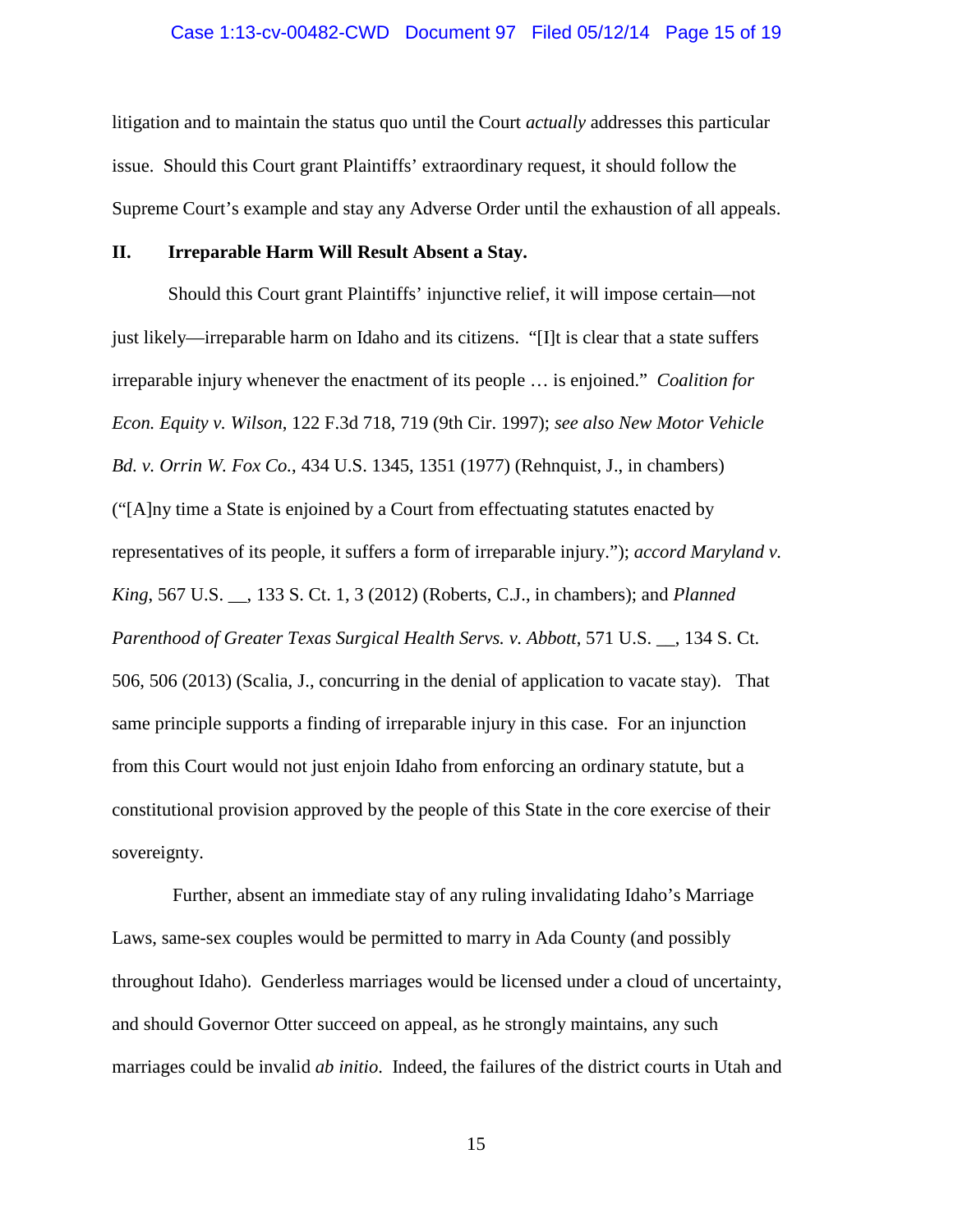#### Case 1:13-cv-00482-CWD Document 97 Filed 05/12/14 Page 16 of 19

Michigan to grant a stay pending appeal led to chaos, confusion, and uncertainty of a kind harmful to all involved with or concerned about the ultimate marriage issue. Stewart Affidavit at ¶¶ 3-6 and Exhibit 2.

Repeating a similar experience would undoubtedly inflict harm on Plaintiffs and place enormous administrative burdens on the State. *See Legalization Assistance Project*, 510 U.S. at 1305-06 (O'Connor, J., in chambers) (citing the "considerable administrative burden" on the government as a reason to grant the requested stay). Only a stay can prevent or at least mitigate that indefensible result.

### **III. The Balance of Equities Tip in Governor Otter's Favor.**

As explained above, Idaho and its citizens will suffer irreparable injury from halting the enforcement of the State's definition of marriage: Every marriage performed under that cloud of uncertainty would be an affront to the sovereignty of Idaho and to the democratically expressed will of the people of Idaho; the State may also incur everincreasing administrative and financial costs to deal with the marital status of same-sex unions performed before this case is finally resolved; and same-sex couples may be irreparably harmed in their dignity and financial interests if their marital status is retroactively voided.

By contrast, a stay would at most subject Plaintiffs to a period of additional delay pending a final determination of whether they may enter a legally recognized marriage relationship or have their foreign marriages recognized here. It is not even clear, if given the choice, whether Plaintiffs would opt to marry while appeal of this case is pending because, as demonstrated above, Governor Otter is at least likely to ultimately succeed on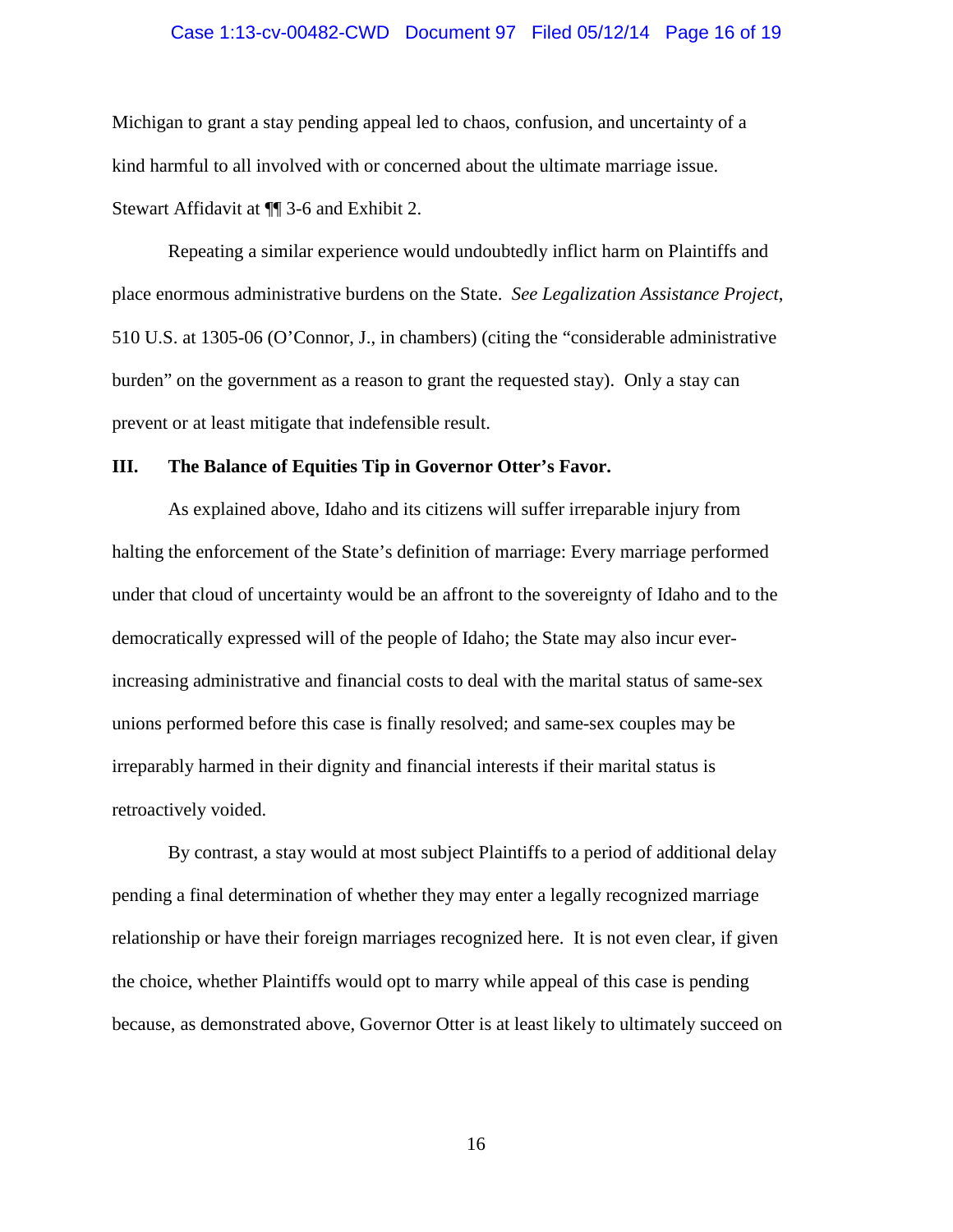#### Case 1:13-cv-00482-CWD Document 97 Filed 05/12/14 Page 17 of 19

the merits. And that likelihood creates the uncertainty that a future court may "unwind" such marriages. Accordingly, the balance of equities tips in favor of Governor Otter.

# **IV. The Public Interest Weighs in Favor of a Stay.**

Avoiding such uncertainty should weigh very heavily in favor of staying a judgment invalidating Idaho's Marriage Laws pending appeal. And given the Supreme Court's willingness to stay the Utah litigation pending appeal further evinces the public interest in granting a stay.

Further, by reaffirming Idaho's commitment to man-woman marriage in 2006, the people of Idaho have declared clearly and consistently that the public interest lies with preserving the current marriage institution. *See Stormans, Inc. v. Selecky*, 586 F.3d 1109, 1140 (9th Cir. 2009) ("[T]he district court should give due weight to the serious consideration of the public interest in this case that has already been undertaken by the responsible state officials in Washington, who unanimously passed the rules that are the subject of this appeal."); *Golden Gate Rest. Ass'n v. San Francisco*, 512 F.3d 1112, 1126- 1127 (9th Cir. 2008) ("[O]ur consideration of the public interest is constrained in this case, for the responsible officials in San Francisco have already considered that interest. Their conclusion is manifested in the Ordinance that is the subject of this appeal."). And while it is always "in the public interest that federal courts of equity should exercise their discretionary power with proper regard for the rightful independence of state governments in carrying out their domestic policy," *Burford v. Sun Oil Co.*, 319 U.S. 315, 318 (1943) (quotation marks omitted), such considerations are particularly weighty here, as "it is difficult to imagine an area more fraught with sensitive social policy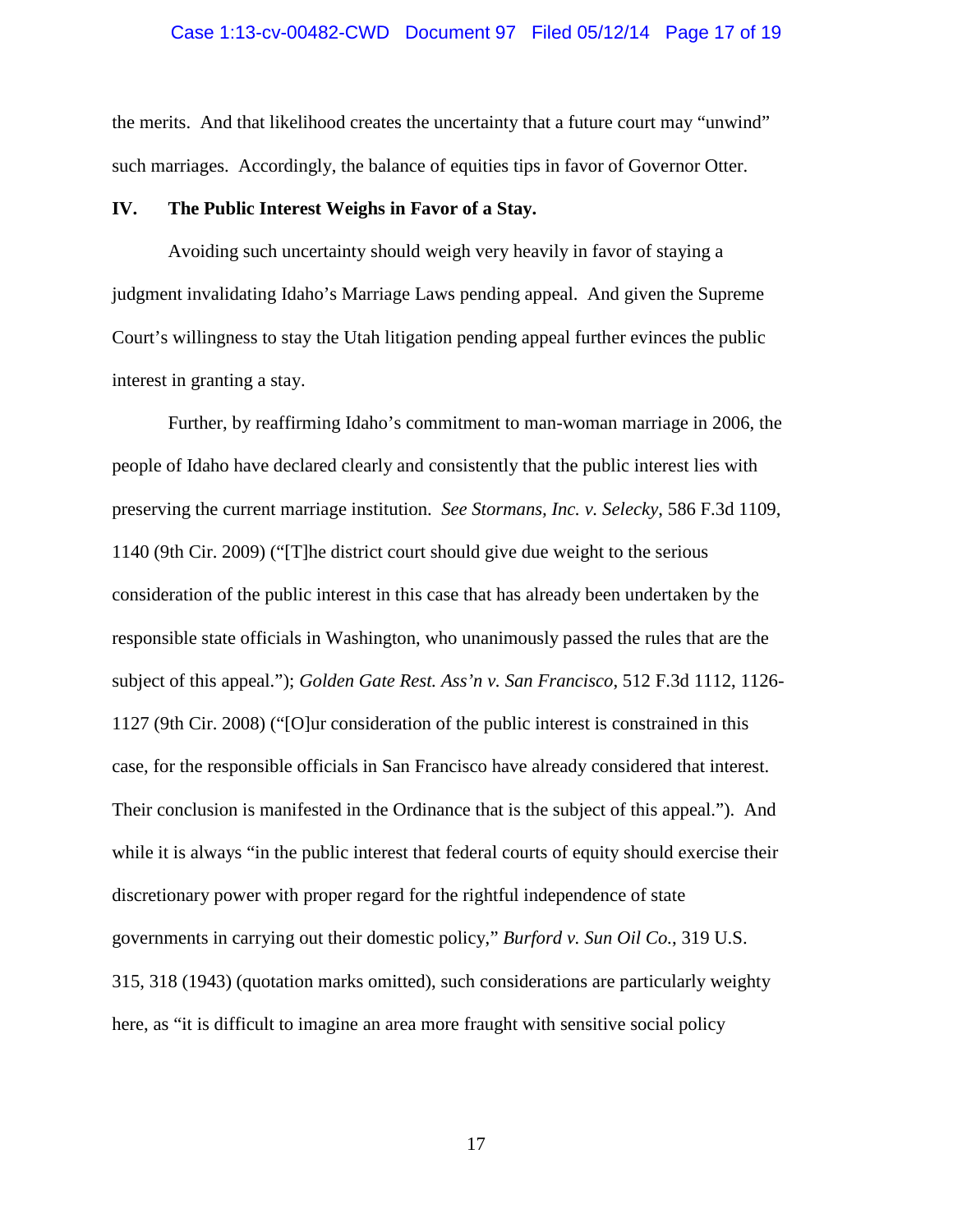# Case 1:13-cv-00482-CWD Document 97 Filed 05/12/14 Page 18 of 19

considerations" than the regulation of marriage, *Smelt v. County of Orange, California*, 447 F.3d 673, 681 (9th Cir. 2006).

The people of Idaho have expressed their "concerns and beliefs about this sensitive area" and have "defined what marriage is," *id.* at 680—namely, as the "union of a man and a woman." In short, there is nothing in the Fourteenth Amendment that compels this Court to second-guess the people of Idaho's considered judgment of the public interest.

# **CONCLUSION**

Governor Otter has demonstrated that Idaho has sufficiently good reasons for retaining the man-woman definition of marriage. Accordingly, this Court should grant summary judgment in his favor. But if this Court issues any Adverse Order, it should at the same time grant the full stay requested in Governor Otter's precautionary and contingent motion. Such a stay will serve the public interest by preserving future appellate courts' ability to address matters of vital national importance *before* irreparable injury is inflicted on Idaho and its citizens. Should this Court decline to grant that full stay, at the very least it ought to issue a limited stay of any Adverse Judge to enable Governor Otter to seek in an orderly way a stay pending appeal from the Ninth Circuit and, if necessary, the United States Supreme Court.

DATED: May 12, 2014

By /s/ *Thomas C. Perry*  THOMAS C. PERRY

Counsel to the Governor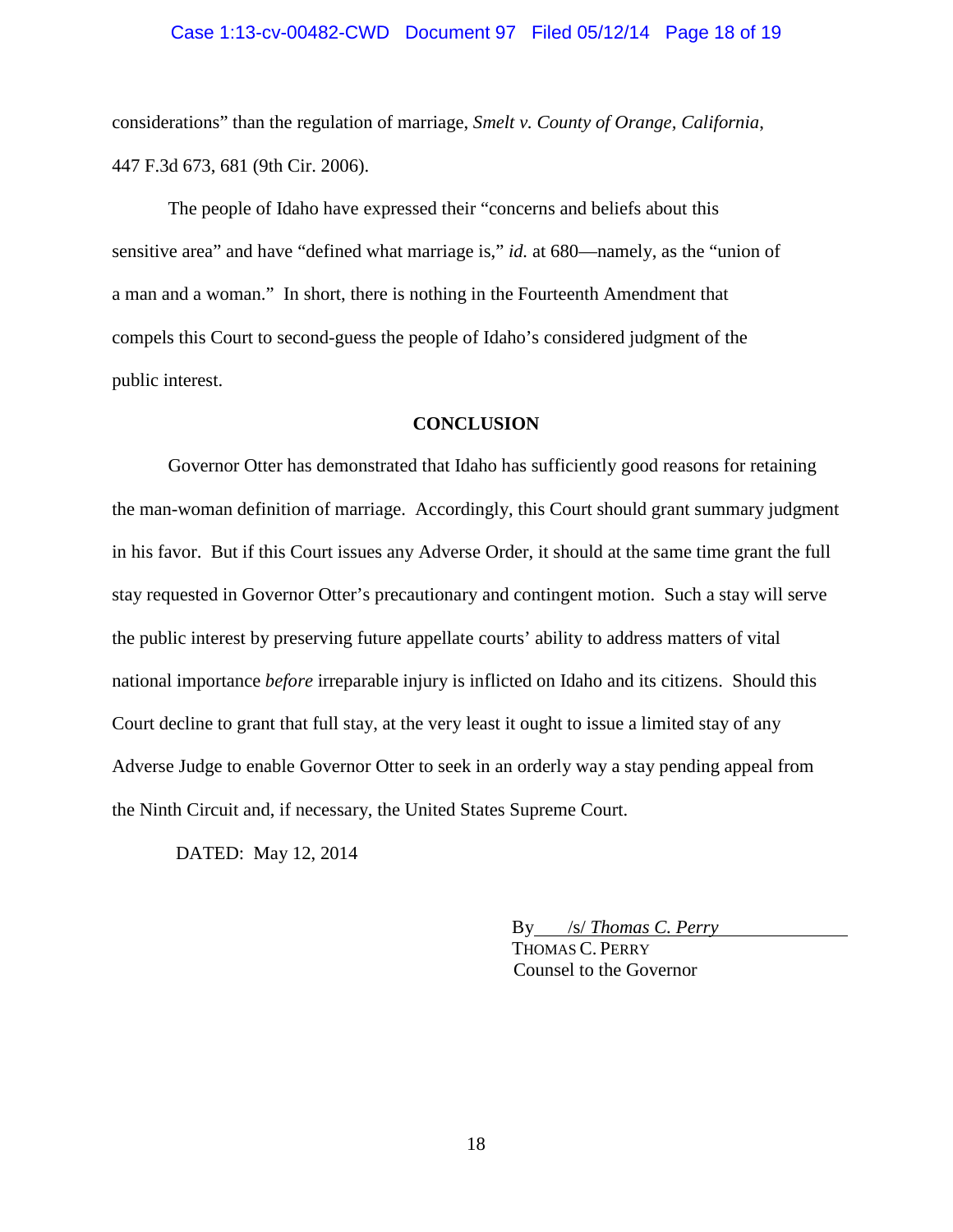#### **\*\*\*\*\*\*\*\*\*\*\*\*\*\*\*\*\*\*\*\*\*\*\*\*\*\*\*\*\*\*\*\***

# **CERTIFICATE OF SERVICE**

I HEREBY CERTIFY that on May 12, 2014, I electronically filed the foregoing with the Clerk of the Court using the CM/ECF system, which caused the following parties or counsel to be served by electronic means, as more fully reflected on the Notice of Electronic Filing:

Deborah A. Ferguson [d@fergusonlawmediation.com](mailto:d@fergusonlawmediation.com)

Craig Harrison Durham [craig@chdlawoffice.com](mailto:craig@chdlawoffice.com)

Shannon P. Minter [sminter@nclrights.org](mailto:sminter@nclrights.org)

Christopher F. Stoll [cstoll@nclrights.org](mailto:cstoll@nclrights.org)

W. Scott Zanzig [scott.zanzig@ag.idaho.gov](mailto:scott.zanzig@ag.idaho.gov)

Clay R. Smith [clay.smith@ag.idaho.gov](mailto:clay.smith@ag.idaho.gov)

/s/ *Thomas C. Perry* 

THOMAS C. PERRY Counsel to the Governor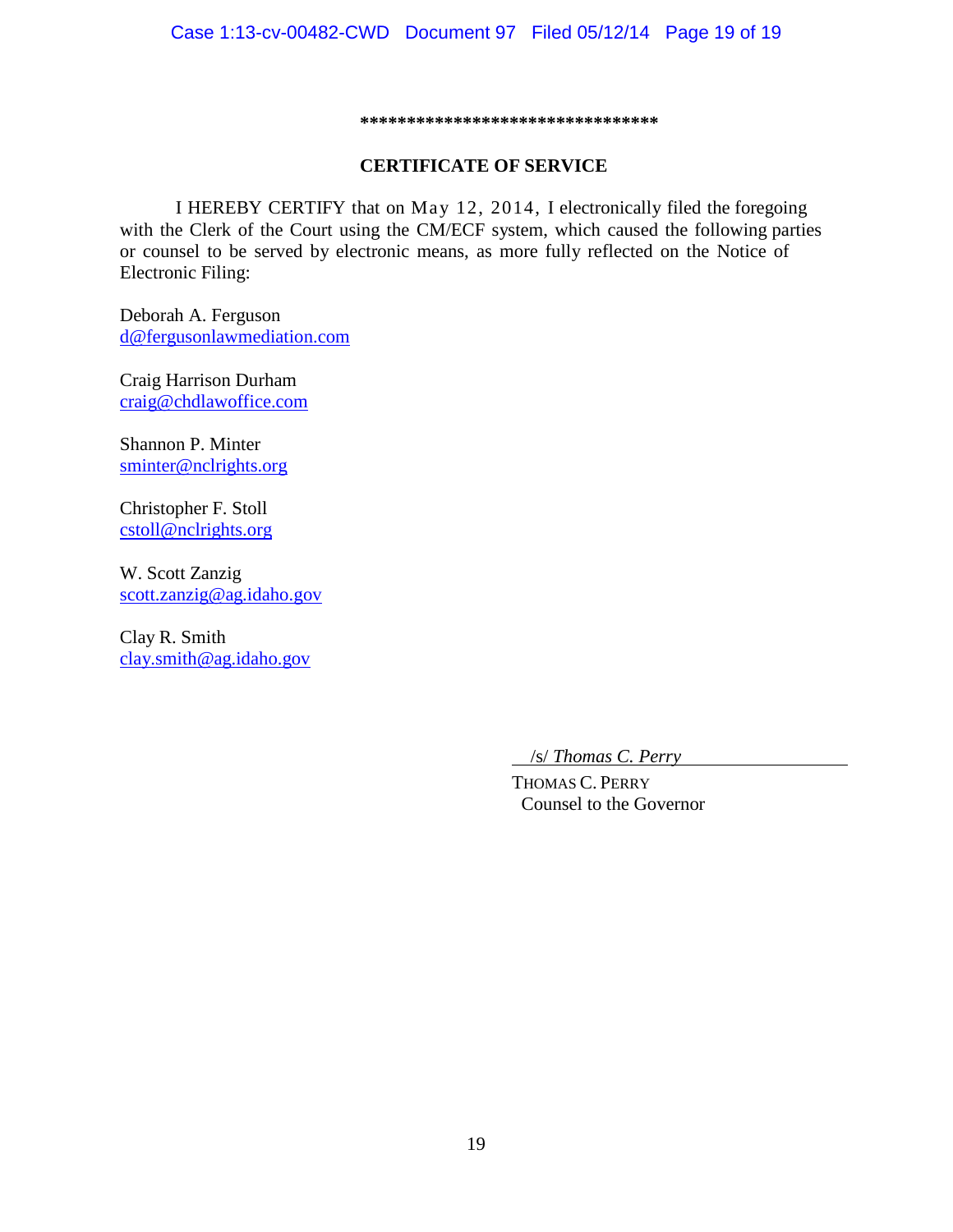# **AFFIDAVIT OF MONTE NEIL STEWART**

| State of Idaho |        |
|----------------|--------|
|                | $)$ SS |
| County of Ada  |        |

I. Monte Neil Stewart, being first duly sworn, testify of my own personal knowledge that:

- 1. I am a lawyer admitted to practice in this Court, the state courts of Idaho, Utah, Nevada, and California, federal district courts in Utah, Nevada, and California, the Ninth Circuit, the Tenth Circuit, and the United States Supreme Court. I am a member of the Boisebased law firm Stewart Taylor & Morris PLLC.
- 2. For the past ten years, I have specialized in defending the man-woman marriage laws of various States against constitutional challenges and in that specialty have participated as counsel in one capacity or another in more than a dozen state-court actions/appeals and in more than a half-dozen federal-court actions/appeals (as well as in Canadian and South African cases). I monitor all cases in my area of specialty.
- 3. I represented as counsel of record before the United States Supreme Court the Utah Governor and Attorney General named as defendants in that State's "same-sex marriage" case, *Kitchen v. Herbert*, and am currently one of those defendants'/appellants' counsel of record in that case before the Tenth Circuit. In that case, I led the successful effort to get from the United States Supreme Court its January 6, 2014 stay of the district court's injunction adverse to Utah's man-woman marriage laws. I am also lead counsel for the one appellee actively defending Nevada's man-woman marriage laws before the Ninth Circuit in the case known as Sevcik v. Sandoval.
- 4. On December 23, 2013, in Kitchen v. Herbert, Utah's district court entered a permanent injunction adverse to that State's man-woman marriage laws and then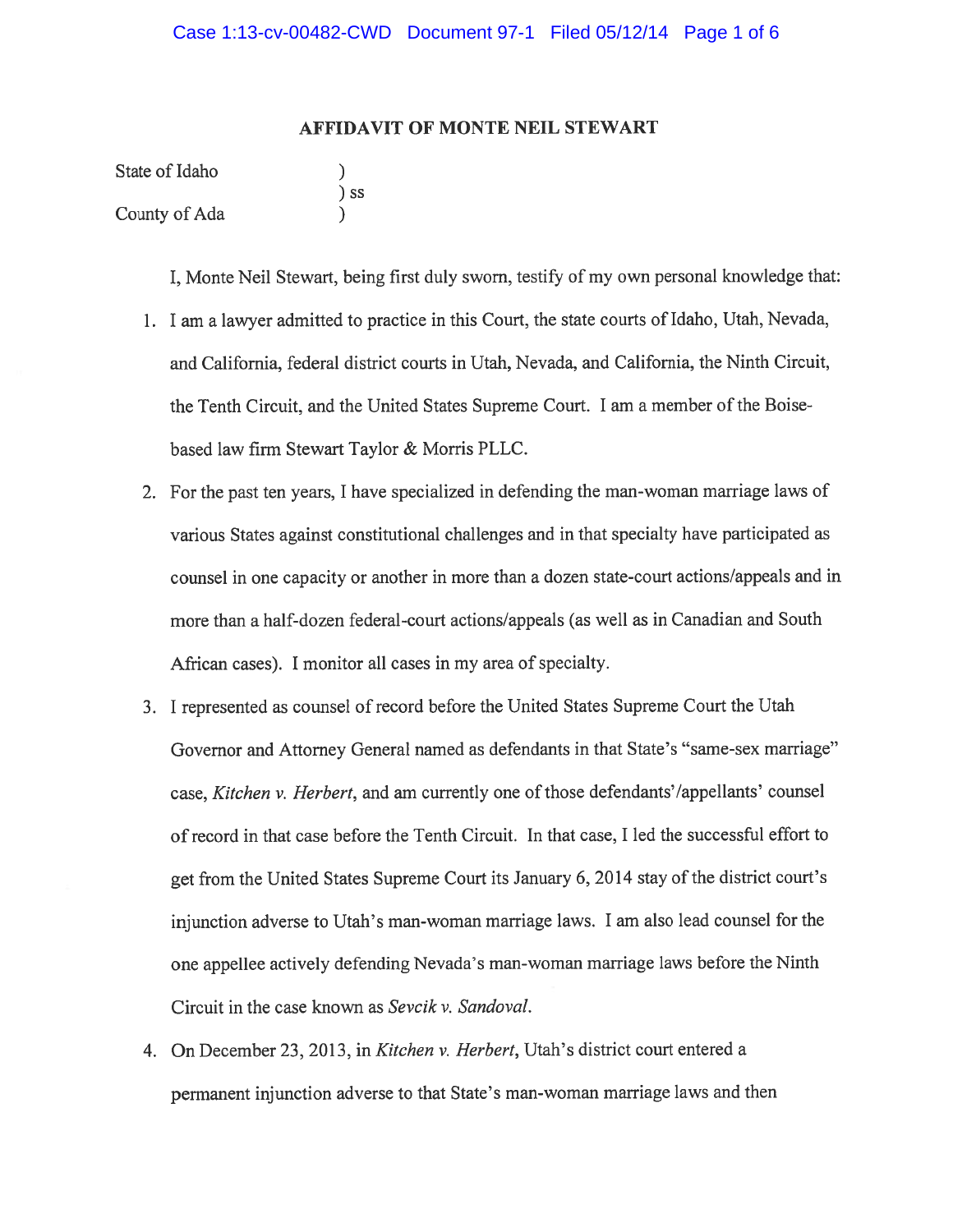refused to stay the injunction. The Tenth Circuit also refused to stay it. In the meantime, hundreds of same-sex couples received marriage licenses and used them to conduct marriage ceremonies. That came to a halt on January 6, 2014, when the United States Supreme Court stayed the Utah district court's injunction. Exhibit 1. At the time and since, Utah, its administrative agencies, its same-sex couples, and its citizens generally have been plunged into uncertainty, chaos, and confusion over the marital status of the same-sex-couples who received marriage licenses in that State before the United States Supreme Court stepped in. The chaos has spawned further litigation, a series of directives and other communications between Utah's Governor and Attorney General and various State agencies, and, relative to federal-law consequences, pronouncements by the federal Attorney General. And the uncertainty and resulting conflict continue.

- 5. Aware of both the troubling developments in Utah and the clear and decisive action by the Supreme Court with its January 6, 2014 order, all but one of the subsequent district court decisions ruling against man-woman marriage have provided for a stay. The one exception was Judge Friedman in Michigan's "same-sex marriage" case, DeBoer v. Snyder. That judge ruled on a Friday and declined to stay his ruling, with the consequence that some Michigan same-sex couples married on a Saturday morning before the Sixth Circuit could put a stop to the practice with a stay order issued about noon that same day. See Exhibit 2.
- 6. Regarding Ninth Circuit practice, only Judge Vaughn in the Northern District of California has ruled against man-woman marriage. He did so in the case challenging Proposition 8, known then as *Perry v. Brown* and later at the Supreme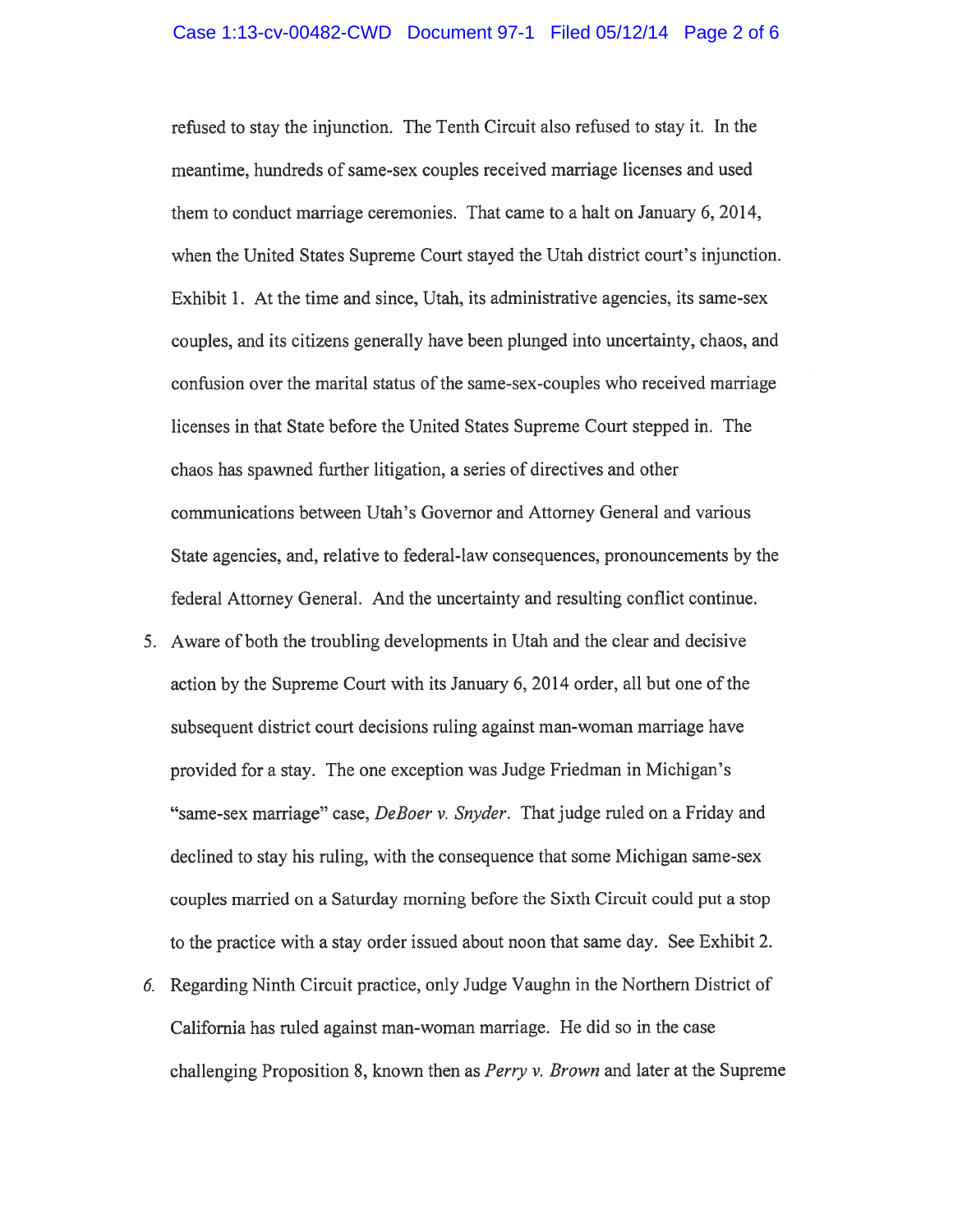# Case 1:13-cv-00482-CWD Document 97-1 Filed 05/12/14 Page 3 of 6

Court as *Hollingsworth v. Perry.* Judge Vaughn entered a stay to allow the appellants time to seek a stay from the Ninth Circuit. The Ninth Circuit granted that stay, which remained in effect through the Ninth Circuit's decision affirming the district court judgment, through the process of petitioning the United States Supreme Court for a writ of certiorari, and through all subsequent Supreme Court proceedings in the case. The stay ended only when the Ninth Circuit issued its mandate after vacating, at the Supreme Court's direction, its prior decision of affirmance.

SUBSCRIBED AND SWORN TO before me this  $\widehat{q}$ day of

> nne Public

Boise Residing at My Commission Expires:  $30 -$ 

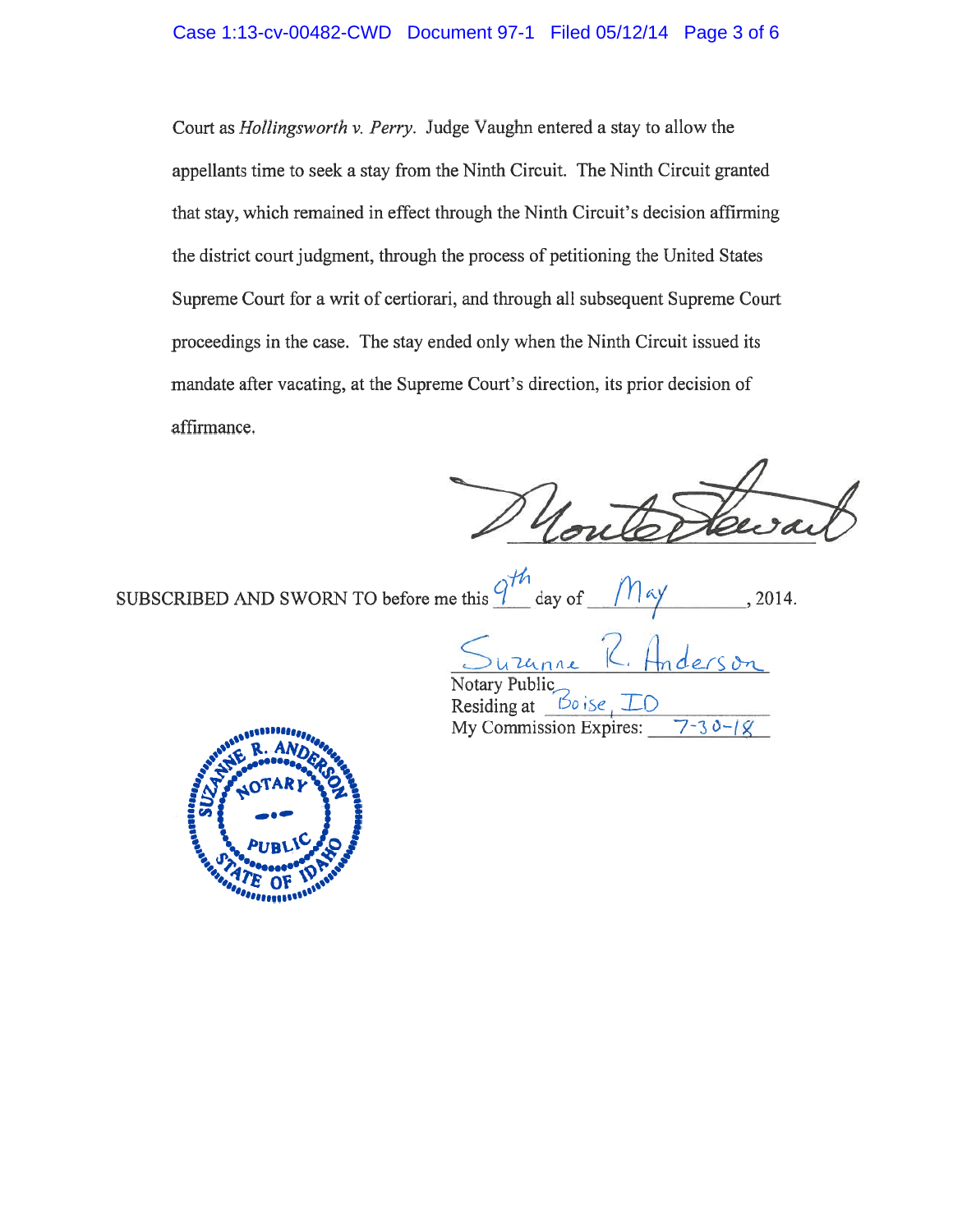# **Supreme Court of the United States** Office of the Clerk Washington, DC 20543-0001

Scott S. Harris Clerk of the Court (202) 479-3011

January 6, 2014

Mr. Monte Neil Stewart Belnap Stewart Taylor & Morris, PLLC 12500 W. Explorer Drive Suite 100 Boise, ID 83713

> Re: Gary R. Herbert, Governor of Utah, et al. v. Derek Kitchen, et al. No. 13A687

Dear Mr. Stewart:

The Court today entered the enclosed order in the above-case.

Sincerely,

With S. Hans

Scott S. Harris, Clerk

 $By$ 

Danny Scolee

Danny Bickell **Staff Attorney** 

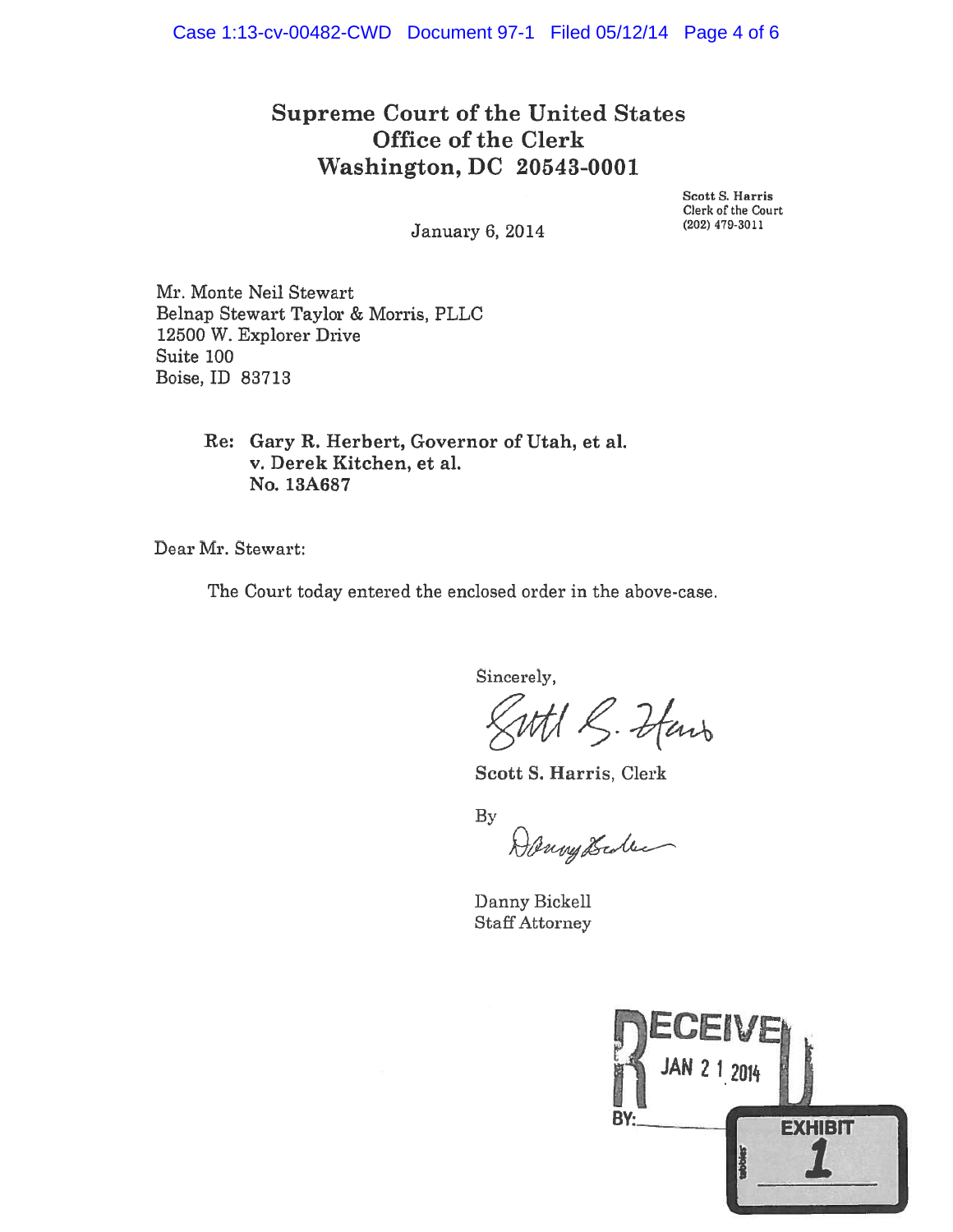(ORDER LIST: 571 U.S.)

MONDAY, JANUARY 6, 2014

ORDER IN PENDING CASE

13A687 HERBERT, GOV. OF UT, ET AL. V. KITCHEN, DEREK, ET AL.

> The application for stay presented to Justice Sotomayor and by her referred to the Court is granted. The permanent injunction issued by the United States District Court for the District of Utah, case No. 2:13-cv-217, on December 20, 2013, is stayed pending final disposition of the appeal by the United States Court of Appeals for the Tenth Circuit.